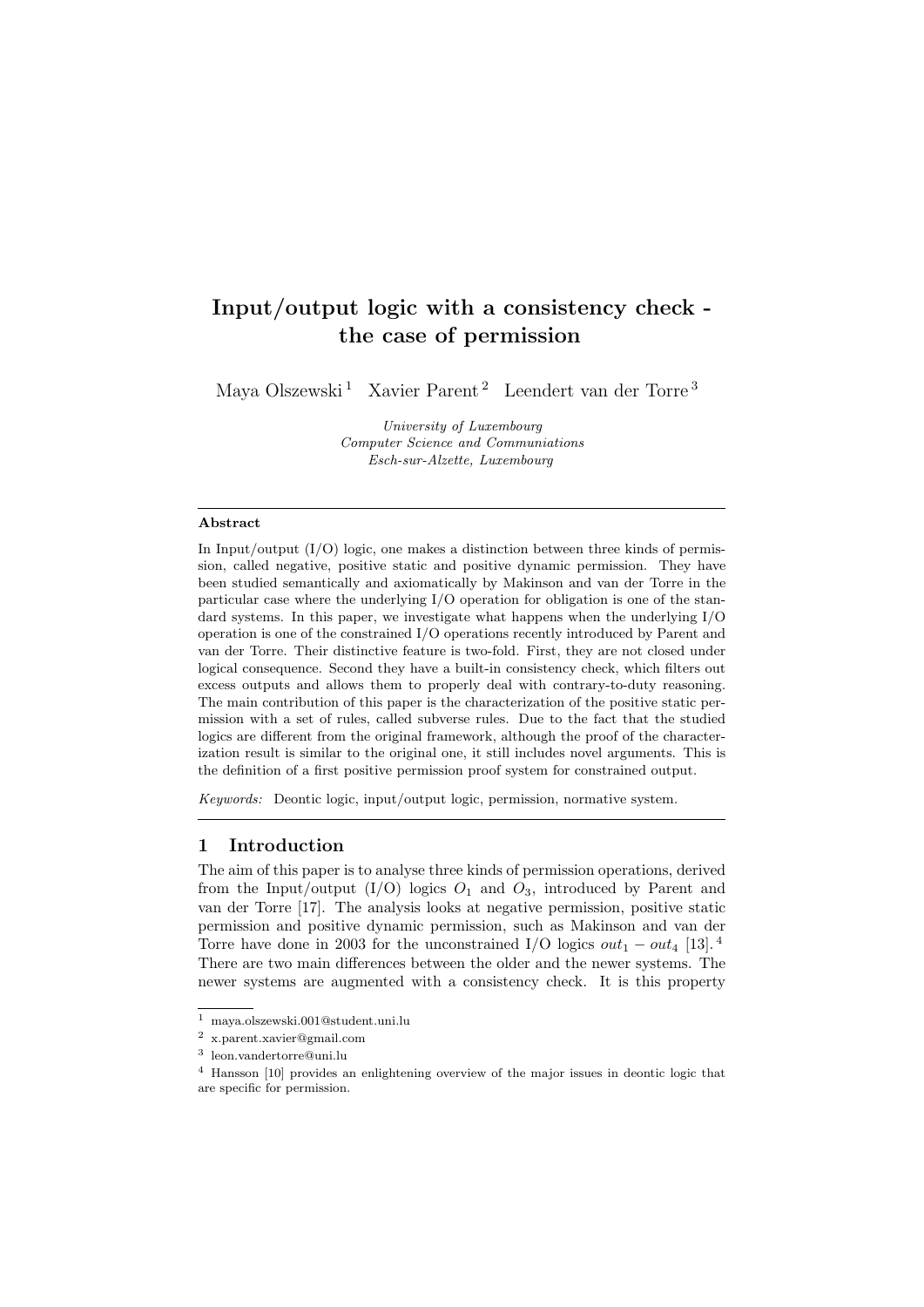which puts these logics at the level of constrained output, which can deal with contrary-to-duty (CTD) reasoning. They also lack the weakening of the output (WO) rule. (WO allows to infer  $(a, y)$  from  $(a, x)$  and  $x \vdash y$ , where  $(a, x)$  represents the norm that if a, then x ought to be the case, and  $x \vdash y$ means that y logically follows from  $x$ ). We analyse the differences that these changes cause to the different kinds of permissions and try to get rule-sets that fully characterize the permission operations. This leads us to introduce the first proof systems for positive permission in terms of constrained output.

With permission being far less studied than obligation, we see it as important to give it its fair share of spotlight. In practice, normative codes such as traffic rules often include both obligatory and permissive norms, and so it is vital when modeling such rules to have a good understanding of the choice of permission at hand as well as of the underlying (input/output) logic. As they lack WO, we argue that  $O_1$  and  $O_3$  can be better suited for modelling normative reasoning compared to the *out* logics. We briefly recall below the argument given in [\[14,](#page-16-3)[15\]](#page-16-4) against WO.

WO yields as a special case the principle of conjunction elimination, warranting the move from  $(a, x \wedge y)$  to  $(a, x)$ . As suggested for example by Hamblin [\[7\]](#page-16-5), Goble [\[6\]](#page-16-6) and Hansen [\[8,](#page-16-7) p. 91], such a principle is counter-intuitive in those cases where  $x$  and  $y$  are not separable, so that (to quote Hansen) "failing a part [of the order] means that satisfying the remainder no longer makes sense. E.g. if I am to satisfy the imperative 'buy apples and walnuts', and the walnuts [...] and the apples [are meant to] land in a Waldorf salad, then it might be unwanted and a waste of money to buy the walnuts if I cannot get the apples" [\[8,](#page-16-7) p. 91].

WO is also undesirable with respect to the issue of deontic detachment. Deontic detachment (DD) is the law : from  $(\top, x)$  and  $(x, y)$  infer  $(\top, y)$ , where  $\top$  denotes a tautology. It is a special case of the law known as cumulative transitivity (CT): from  $(a, x)$  and  $(a \wedge x, y)$  infer  $(a, y)$ . Counter-examples have been given to deontic detachment (see, e.g. [\[11,](#page-16-8)[3\]](#page-16-9)). They can be blocked by replacing CT with the following variant rule− we call it "aggregative cumulative transitivity" (ACT): from  $(a, x)$  and  $(a \wedge x, y)$  infer  $(a, x \wedge y)$ . This substitute rule makes sense only in a system without WO. Here is an example. The Luxembourgish traffic laws [\[1\]](#page-16-10) say that if one wants to park one's car at a parking spot having a park meter during the times specified on the street sign, then one should buy a ticket. They also say that, if a parking ticket is purchased, then it should be put on display inside the vehicle. The obligation to put the ticket on display no longer holds, if the obligation to pay is violated (for instance the ticket has been forged). Thus, the correct conclusion is: one should pay-and-display the ticket.

We believe that the permission operations defined in terms of  $O_1$  and  $O_3$ are worth studying as well. Similarly to the logics  $O_1$  and  $O_3$ , the permission operations underlying those new logics also lack the WO rule. They also have a consistency proviso restraining the application of two rules, one of them being AND and the other being ACT. This is needed to block the well-known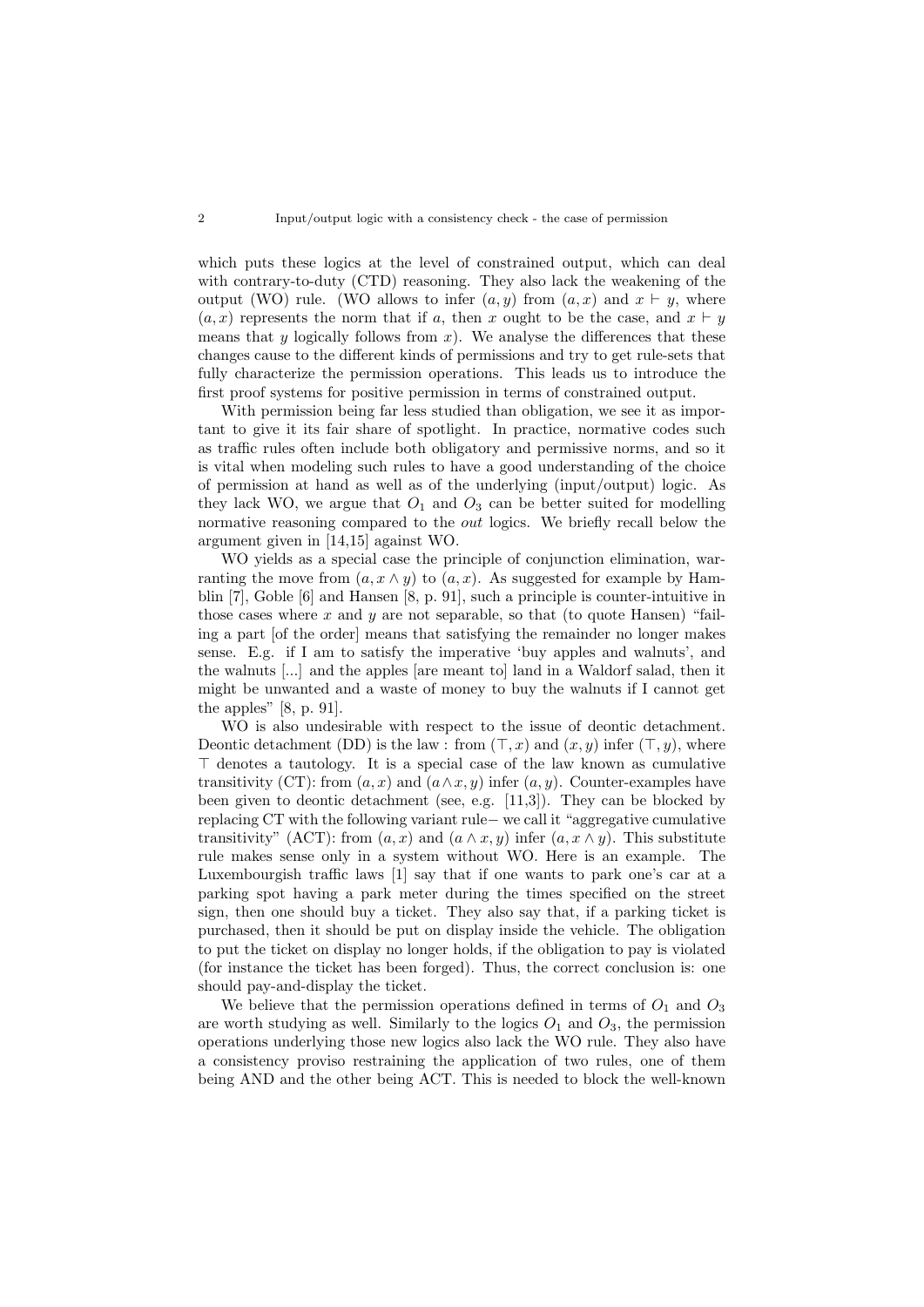pragmatic oddity from [\[18\]](#page-17-0) among other things.

Regarding WO, the same situation can be expected to arise with "may" as with "must". And indeed it does. For illustration's sake, consider the following example. Restaurants often have a lunch-menu  $(l)$ , and typically they have the option to order a starter  $(s)$ , a main course  $(m)$  and a dessert  $(d)$ , a starter and a main course or a main course and a desert. However it is not generally allowed to order a starter and a desert, without there being a formal prohibition, but there is a lack of a positive permission. Let  $(a, x)^p$  denote the conditional permission to do x given a. We have  $(l, s \wedge m \wedge d)^p$  but not  $(l, s \wedge d)^p$ . As a second case, consider a modified version of Feldman's medication example [\[5,](#page-16-11) p. 87]. Let a and b be two medicines such that medicine a needs medicine b in order to be safe for use in the treatment of disease d. In that case we have that  $(d, a \wedge b)^p$  but not  $(d, a)^p$ .

There is another class of I/O logics to compare to  $O_1$  and  $O_3$ , namely constrained I/O logics [\[12\]](#page-16-12). They are better suited for normative reasoning than unconstrained I/O logics, as they are capable of handling CTD reasoning. We could, in principle, define the three kinds of permission using constrained I/O logic as the underlying logic for obligation, similarly as they are defined for unconstrained I/O logic. The main downside to this approach is that (to our knowledge) there is no axiomatic characterization of constrained I/O logic that is "intrinsic". Straßer et al. [\[22\]](#page-17-1) provide a dynamic proof theory of constrained I/O logics−it is that of the adaptive logic (AL) framework (see e.g. [\[21\]](#page-17-2) for a general introduction). First, unconstrained and constrained I/O logics are embedded within some suitable modal logics. Next, the adaptive counterparts of all the constrained I/O operations are given. Representation results are provided for the modal characterizations in both the unconstrained setting and the constrained setting. It would be interesting to investigate the relationship between their account and ours. We leave this issue as a topic for future research. One would need to go beyond their framework in its current form, which does not cover the new I/O logics from [\[14,](#page-16-3)[16,](#page-16-13)[17\]](#page-16-0) yet, and has no apparatus for handling positive permissions.

As mentioned above, there are important differences between the classical I/O logics and the operations  $O_1$  and  $O_3$ . Because of these differences, the proofs given by Makinson and van der Torre [\[13\]](#page-16-1) do not always go through. The formal challenge thus consists in finding alternative proofs to the ones Makinson and van der Torre give, taking into consideration the nature of the new logics. We prove the characterization of the positive static permission operation by its subverse rule-set by showing that a result called the nonrepetition property holds, such as Makinson and van der Torre did. However since intermediary results do not hold, the proof of the non-repetition property for  $O_1$  is different. For  $O_3$ , the result is somewhat similar, as it also uses phasing of the derivation. In the present case the whole derivation cannot be phased, and one can phase only certain sub-parts of derivations, which is enough to prove the non-repetition property.

This paper is structured as follows. Section [2](#page-3-0) gives the required background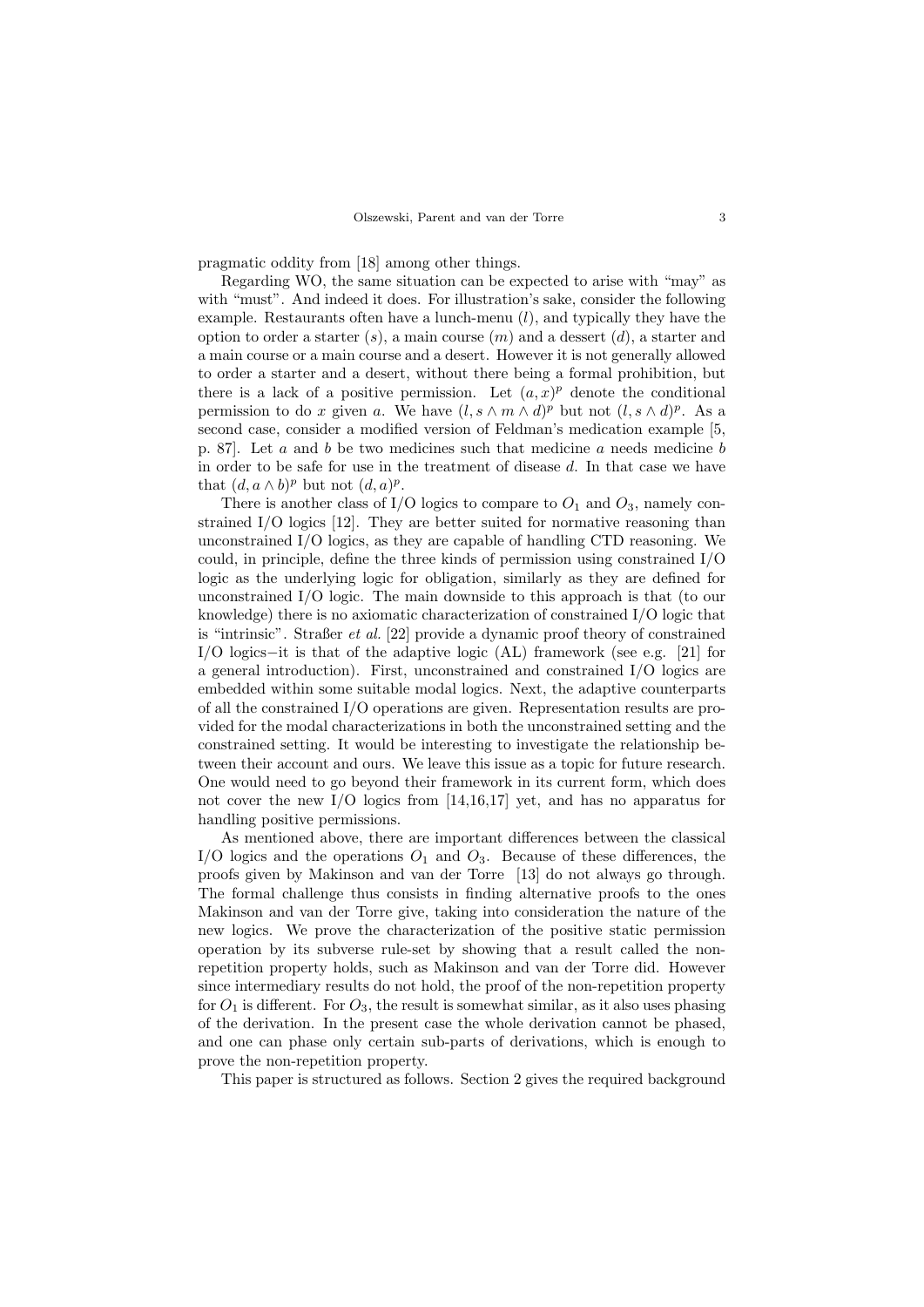on I/O logic, section [3](#page-5-0) outlines the differences between the classical and the new I/O logics, sections [4,](#page-6-0) [5](#page-9-0) and [6](#page-13-0) present respectively the negative permission, the static positive permission and the static dynamic permission. Finally, in section [7](#page-15-0) we outline a few directions for future research.

# <span id="page-3-0"></span>2 Background

This section gives a brief review of the basic notions of I/O logic that are used throughout this work.

#### 2.1 Semantics

I/O logic uses *conditional norms*, which are pairs of the form  $(a, x)$ , where a is called the *body* of the norm and x the *head* of the norm. The norm  $(a, x)$  can be read as if a, then x is obligatory. For a set of norms  $G$ ,  $h(G)$  is the set of all heads of elements of G and  $b(G)$  the set of all bodies of elements of G.  $G(A)$ is defined as  $\{x : (a, x) \in G \text{ for some } a \in A\}.$ 

The four unconstrained output operations of I/O logic that have first been introduced are the following, where  $G$  is a set of norms,  $A$  a set of formulae of a propositional language, Cn the consequence operation of classical propositional logic and  $\mathcal L$  the set of all boolean formulae:

Definition 2.1 (Classical unconstrained I/O operations [\[12\]](#page-16-12))

- Simple-minded output:  $out_1(G, A) = Cn(G(Cn(A)))$
- Basic output:  $out_2(G, A) = \bigcap \{Cn(G(V)) : A \subseteq V, V \text{ complete}\}\$  $= \bigcap \{out_1(V) : A \subseteq V, V \text{ complete}\}\$

A set V is *complete* iff  $V = \mathcal{L}$  or  $V \subseteq \mathcal{L}$  is maximally consistent.

- Reusable simple-minded output:
	- $out_3(G, A) = \bigcap \{Cn(G(B)) : A \subseteq B = Cn(B) \supseteq G(B)\}\$
- Reusable basic output:

$$
out_4(G, A) = \cap \{Cn(G(V)) : A \subseteq V \supseteq G(V), V \text{ complete}\}\
$$

Parent and van der Torre have introduced new logics  $O_1$  and  $O_3$  corresponding to  $out_1$  and  $out_3$  with an additional consistency check and without the rule WO [\[17\]](#page-16-0). They solve a problem that was present in the earlier systems: How to prevent the pragmatic oddity and the drowning problem? The pragmatic oddity [\[18\]](#page-17-0) arises from the possibility of detaching a CTD obligation in a violation context, and aggregating it with its associated primary obligation. The following is a typical example: "you should keep your promise and apologize for not keeping it" can be derived from "you should keep your promise", "if you do not keep your promise you should apologize" and "you do not keep your promise" [\[16\]](#page-16-13). The drowning problem arises when a primary obligation no longer holds after a violation has occurred. [5](#page-3-1)

<span id="page-3-1"></span><sup>5</sup> Other approaches are possible. It is often thought that the CTD scenarios involve two kinds of obligations, prima facie (ideal, etc) obligations vs. all-things-considered (actual, etc) obligations. [\[4,](#page-16-14)[20\]](#page-17-3) are two examples of a formal setting articulating such a distinction. Our take is different. We are interested in obligations which still hold even if violated, as opposed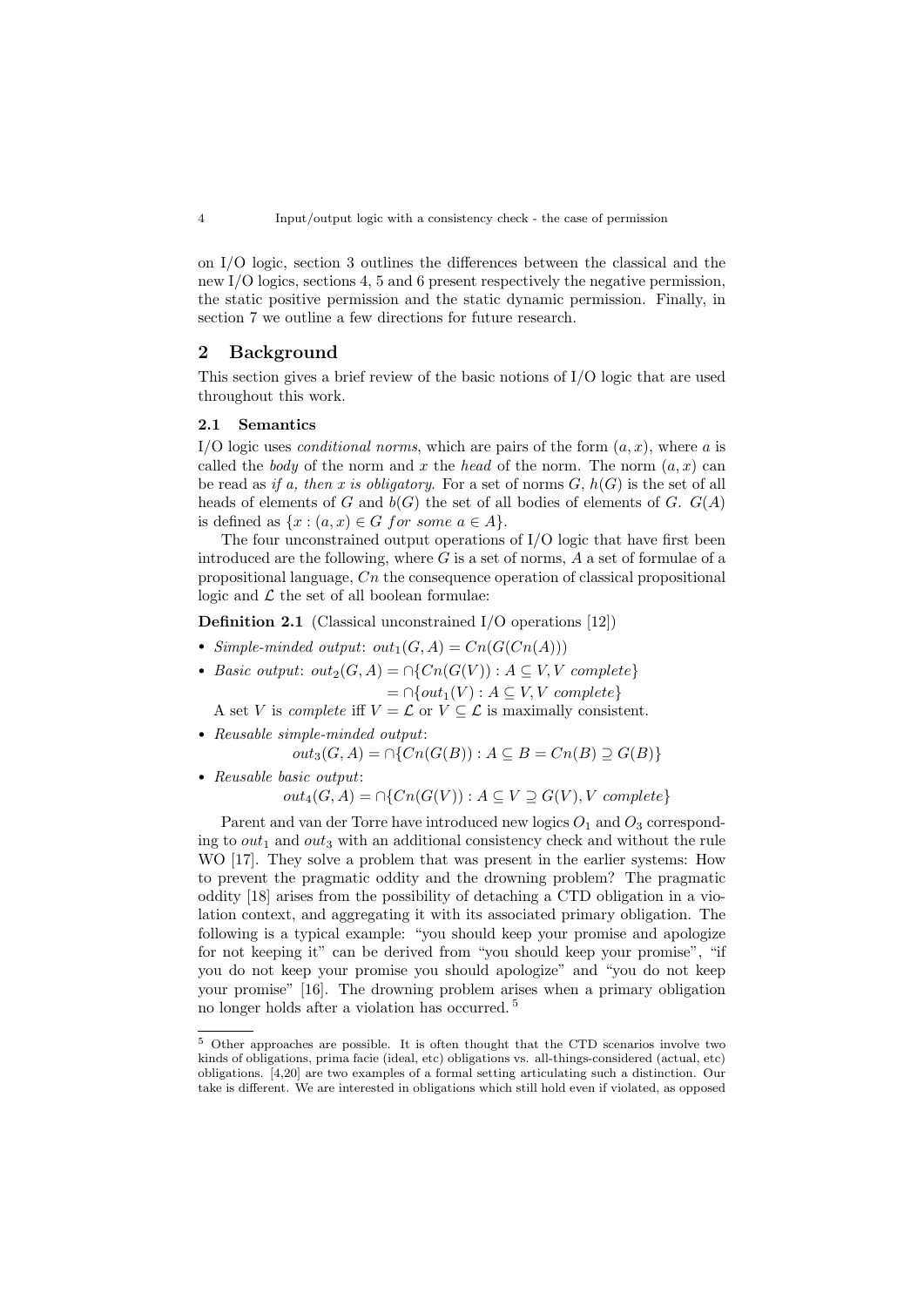Let  $x \dashv y$  stand for  $(x \vdash y)$  and  $(y \vdash x)$ . Then the systems Parent and van der Torre present are defined in the following way:

# **Definition 2.2** (New I/O logics [\[17\]](#page-16-0))

- Single-step detachment:  $x \in O_1(G, A)$  iff there exists some finite  $M \subseteq G$  and a set  $B \subseteq Cn(A)$  such that  $M \neq \emptyset$ ,  $B = b(M)$ ,  $x \dashv \wedge h(M)$  and  $\{x\} \cup B$  is consistent.  $O_1(G) = \{(A, x) : x \in O_1(G, A)\}.$
- Iterated detachment:  $x \in O_3(G, A)$  iff there exists some finite  $M \subseteq G$  and a set  $B \subseteq Cn(A)$  such that  $M(B) \neq \emptyset$ ,  $x + \wedge h(M)$  and

$$
\cdot \ \forall B'(B \subseteq B' = Cn(B') \supseteq M(B') \Rightarrow b(M) \subseteq B')
$$

 $\cdot \{x\} \cup B$  is consistent.

 $O_3(G) = \{(A, x) : x \in O_3(G, A)\}.$ 

M is called the *witness* of  $(A, x)$ .

#### 2.2 Proof Theory

Each of the previously defined output operations have their associated proof system, called  $deriv_i$ , for  $i \in \{1, ..., 4\}$  for the classical I/O logics and  $D_i$  for  $i \in \{1,3\}$  for the new ones, each of which consists of the following sets of rules:

- $deriv_1 = \{TAUT, SI, WO, AND\}$
- $deriv_2 = \{TAUT, SI, WO, AND, OR\}$
- $deriv_3 = \{TAUT, SI, WO, AND, CT\}$
- $deriv_4 = \{ TAUT, SI, WO, AND, OR, CT \}$
- $D_1 = \{ \text{EQ}, \text{ SI}, \text{ R-AND} \}$
- $D_3 = \{ \text{EQ}, \text{ SI}, \text{ R-ACT} \}$

Where the rule names have the following meaning:

- TAUT tautology
- SI strengthening of the input
- WO weakening of the output
- AND conjunction of the output
- OR disjunction of the input Those rules are the following:

$$
\frac{\overline{(\top,\top)}}{(a,x)} \text{ TAUT} \n\underline{(a,x)} \quad x \vdash y \text{ WO} \n\underline{(a,x)} \quad (b,x) \text{ OR} \n\underline{(a \lor b,x)} \text{ OR}
$$

- CT cumulative transitivity
- EQ equivalence
- R-AND restricted AND
- R-ACT restricted aggregative cumulative transitivity

$$
\frac{(a,x) \qquad b \vdash a}{(b,x)} \text{ SI}
$$
\n
$$
\frac{(a,x) \qquad (a,y)}{(a,x \land y)} \text{ AND}
$$
\n
$$
\frac{(a,x) \qquad (a \land x,y)}{(a,y)} \text{ CT}
$$

to obligations satisfying ought-implies-can.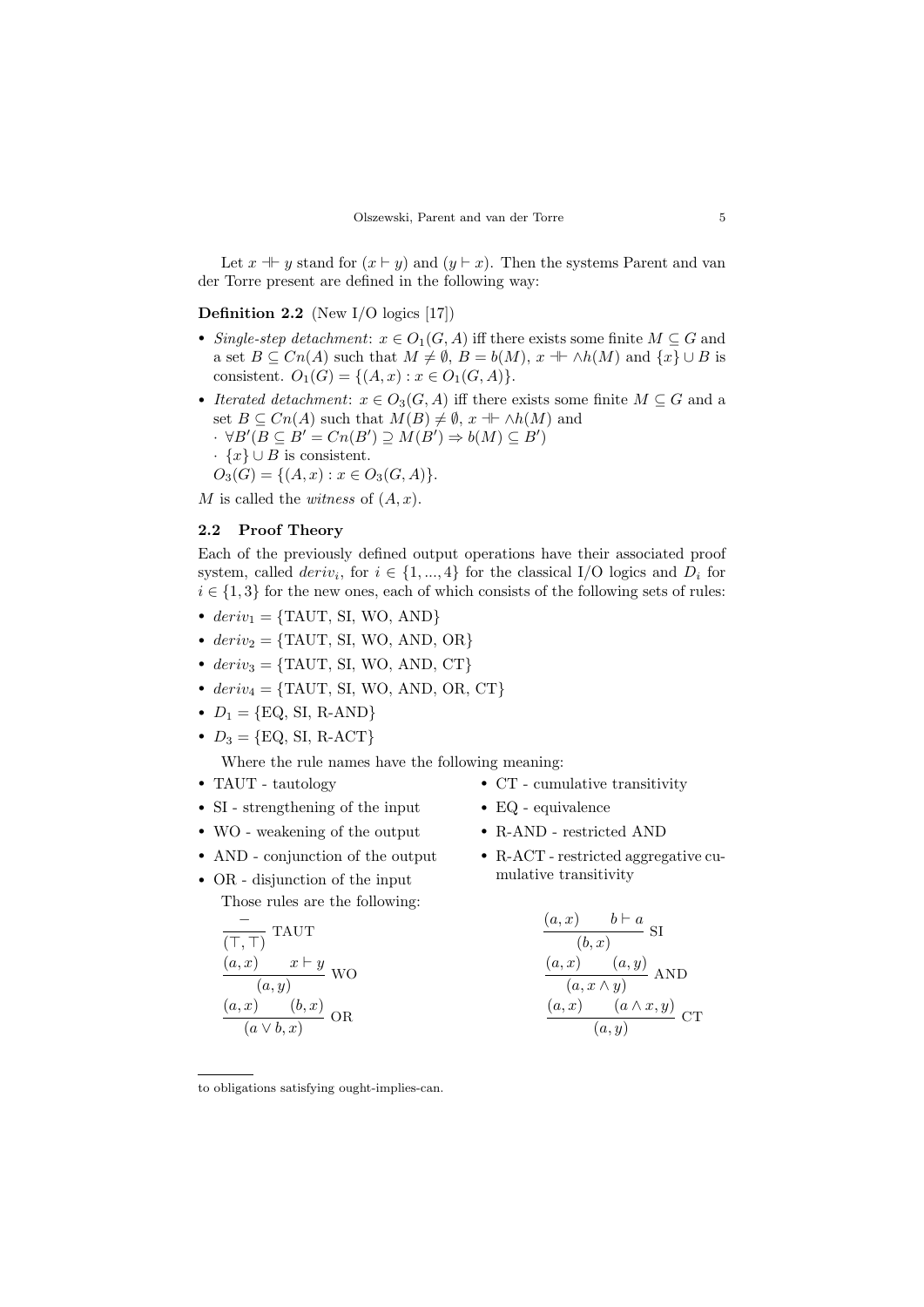6 Input/output logic with a consistency check - the case of permission

$$
\frac{(a,x) \qquad (a,y) \qquad a \wedge x \wedge y \neq \bot}{(a,x \wedge y)} \quad \text{R-AND} \qquad \frac{(a,x) \qquad x \dashv y}{(a,y)} \quad \text{EQ}
$$
\n
$$
\frac{(a,x) \qquad (a \wedge x,y) \qquad a \wedge x \wedge y \neq \bot}{(a,x \wedge y)} \quad \text{R-ACT}
$$

We say that  $(a, x) \in deriv_i(G)$  (or  $D_i(G)$ ) iff  $(a, x)$  is derivable from G using the rules of deriv<sub>i</sub> (or  $D_i$ ). We say that  $(A, x) \in deriv_i(G)$  (or  $D_i(G)$ ) iff  $(a, x) \in deriv_i(G)$  (or  $D_i(G)$ ), where a is a conjunction of formulas in A. Equivalently, we say that  $x \in deriv_i(G, A)$  (or  $D_i(G, A)$ ).

Looking at the proof systems another difference between the classical and the new systems becomes apparent: the latter lack WO, whereas it is present in the former ones.

For simplifying derivation representations, let us define a generalized version of R-AND:

$$
\frac{(a, x_1) \qquad \dots \qquad (a, x_n) \qquad a \wedge x_1 \wedge \dots \wedge x_n \nvdash \bot}{(a, x_1 \wedge \dots \wedge x_n)} \quad \text{G-R-AND}
$$

which is a short version of  $n$  consecutive R-AND applications.

 $D_1$  and  $D_3$  are sound and complete w.r.t. the semantics [\[17\]](#page-16-0), i.e.  $(A, x) \in O_i(G)$  iff  $(A, x) \in D_i(G)$  and so  $O_i$  and  $D_i$  can be interchanged when needed for  $i \in \{1,3\}.$ 

We use the notation of  $O$  and  $D$  when we talk about the output operations with the consistency check  $O_1$  and  $O_3$ , and *out* and *deriv* for the classical output operations  $out_1-out_4$ .

Parent *et al.* [\[14\]](#page-16-3) define the notion of derivation as follows.

#### Definition 2.3 (Derivation)

Let D be a proof system. A derivation of  $(a, x)$  from a set of norms G is a finite sequence of pairs ending with  $(a, x)$ , each of which is either an element of G or follows from earlier pairs in the sequence using the rules of  $D$ . The elements of G being used in a derivation are called the leaves of the derivation, and it is required that all leaves have a consistent fulfilment, i.e. for all leaves  $(a, x)$ ,  $a \wedge x$  is consistent. The length of a derivation is the length of the sequence.

In this work we mostly represent derivations graphically using proof trees.

# <span id="page-5-0"></span>3 O versus out

Already at this point there is one significant difference when it comes to O versus out: whereas out is a closure operation [\[13\]](#page-16-1), O is not, as it does not satisfy inclusion: take  $G = \{(x, \neg x)\}\text{, } \neg x \notin O(G, x)$  so  $G \nsubseteq O(G)$ . However monotony  $(G \subseteq H \Rightarrow O(G) \subseteq O(H))$  and idempotence  $(O(O(G)) = O(G))$ both hold, as shown below. (Note that one half of idempotence is established for  $O_1$  only.)

## Proposition 3.1 (Monotony)

Let  $O = O_1, O_3$  be an output operation, G, H be sets of norms with  $G \subseteq H$ and let  $(a, x) \in O(G)$ . Then  $(a, x) \in O(H)$ .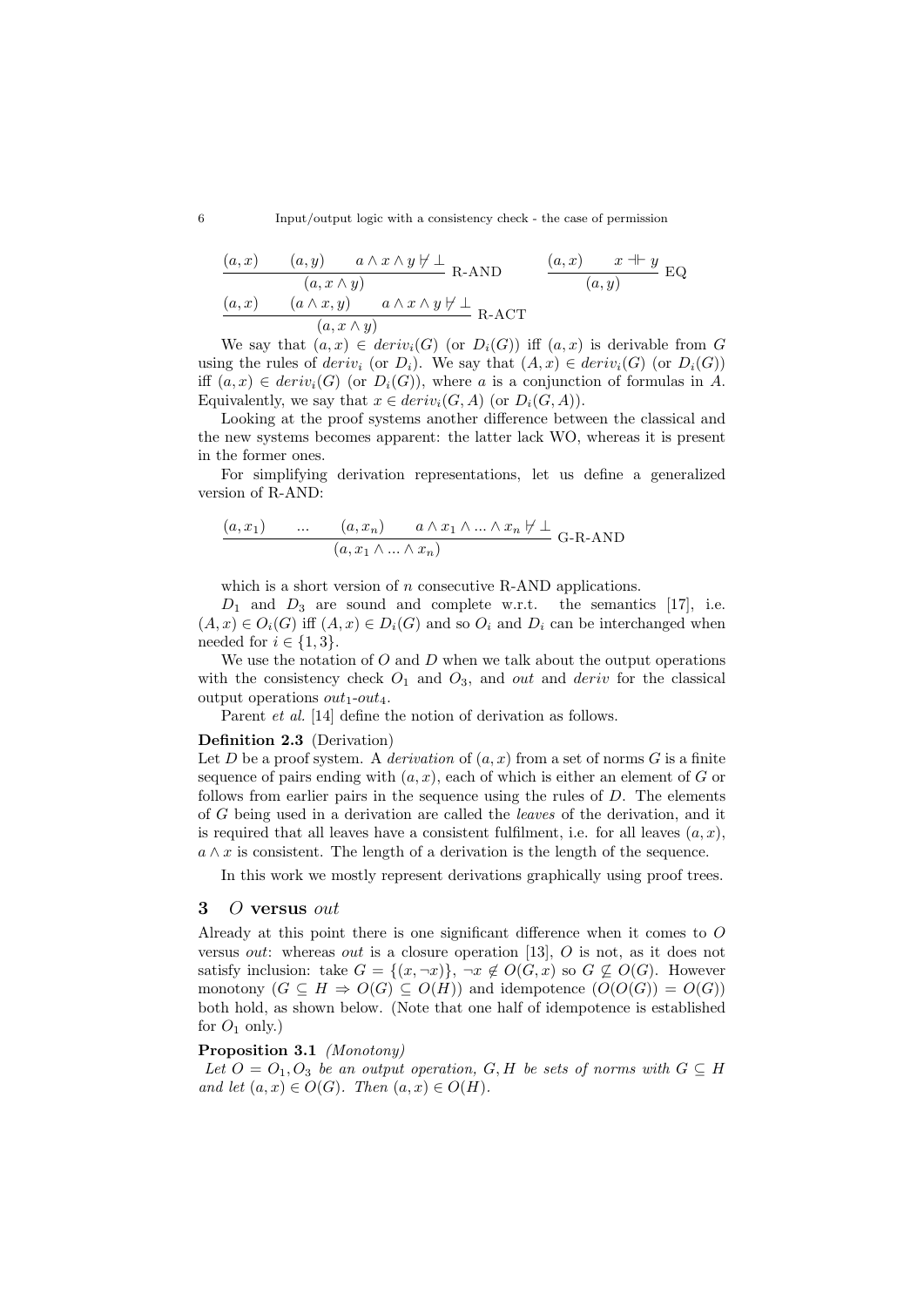**Proof.** Assume  $(a, x) \in O(G)$ . By the definitions of  $O_1$  and  $O_3$ , there exists a witness M for  $(a, x)$ , with  $M \subseteq G$ . As  $G \subseteq H$ , one can take the same M as witness to get that  $(a, x) \in O(H)$ .

The following sequence of results leads to showing that the left-in-right direction of idempotence holds for  $O_1$ :

<span id="page-6-1"></span>**Lemma 3.2** Let  $O = O_1$  be an output operation, G be a set of norms. Let M be the witness for  $(a, x)$ . Then M does not contain a pair of the form  $(a_i, x_i)$ with  $a_i \wedge x_i \vdash \bot$ .

**Proof.** Suppose M contains a pair of the form  $(a_i, x_i)$  with  $a_i \wedge x_i \vdash \bot$ . We know, by definition of  $O_1$  that  $x \perp \wedge h(M)$ , so  $x \vdash x_i$ , thus  $a_i \wedge x \vdash \perp$ . But  $a_i \in b(M)$ , so  $b(M) \cup \{x\} \vdash \bot$  by monotony for  $\vdash$ , which contradicts the definition of the witness  $M$ .

<span id="page-6-2"></span>**Lemma 3.3** Let  $O = O_1$  be an output operation, G be a set of norms. Let  $(a, x) \in O(G)$  and M be the witness for  $(a, x)$ . Then  $M \subseteq O(G)$ .

**Proof.** Let  $O = O_1$ ,  $(a_i, x_i) \in M$ .  $\{(a_i, x_i)\}\$ is finite and non-empty,  $a_i \vdash a_i$ ,  $x_i \vdash x_i$  and  $\{x_i, a_i\} \not\vdash \bot$  by Lemma [3.2.](#page-6-1) So  $(a_i, x_i) \in O(G)$ .

<span id="page-6-3"></span>Proposition 3.4 (Idempotence, left-to-right)

Let  $O = O_1$  be an output operation, G be a set of norms. Then  $(a, x) \in O(G) \Rightarrow (a, x) \in O(O(G)).$ 

**Proof.** Let  $(a, x) \in O(G)$  and  $M = \{(a_1, x_1), ..., (a_n, x_n)\}\)$  be the witness for  $(a, x)$ . By Lemma [3.3,](#page-6-2)  $M \subseteq O(G)$ . So  $(a, x) \in O(O(G))$ .

Proposition 3.5 (Idempotence, right-to-left) Let  $O = O_1$ ,  $O_3$  be an output operation, G be a set of norms. Then  $(a, x) \in O(O(G)) \Rightarrow (a, x) \in O(G)$ .

**Proof.** Take  $(a, x) \in O(O(G))$ . By completeness, there exists a derivation of  $(a, x)$  from  $O(G)$  in the corresponding proof system D. We have that every leaf  $(a_i, x_i) \in O(G)$ . Let  $\{(a_1, x_1), ..., (a_n, x_n)\} \subseteq O(G)$  be the enumeration of the leaves of that derivation. Then there also exists a derivation of  $(a_i, x_i)$  from G in the corresponding proof system D. Let  $\{(a_{i_1}, x_{i_1}), ..., (a_{i_m}, x_{i_m})\} \subseteq G$ be the enumeration of the leaves of that derivation. We have that every leaf  $(a_{i_j}, x_{i_j}) \in G$  for j such that  $1 \leq j \leq m$ . Putting those derivations together, we can get a derivation of  $(a, x)$  from G where the leaves are  $\{(a_{1_1}, x_{1_1}), ..., (a_{n_m}, x_{n_m})\} \subseteq G$ . By soundness,  $(a, x) \in O(G)$ .

## <span id="page-6-0"></span>4 Negative Permission

Negative permission is the most straightforward permission of the three kinds we are going to discuss. Something is said to negatively permitted if it is not prohibited.

Definition 4.1 (Negative permission [\[13\]](#page-16-1)) Let G be a set of norms and O an output operation. Then  $(a, x) \in negperm(G)$ iff  $(a, \neg x) \notin O(G)$ .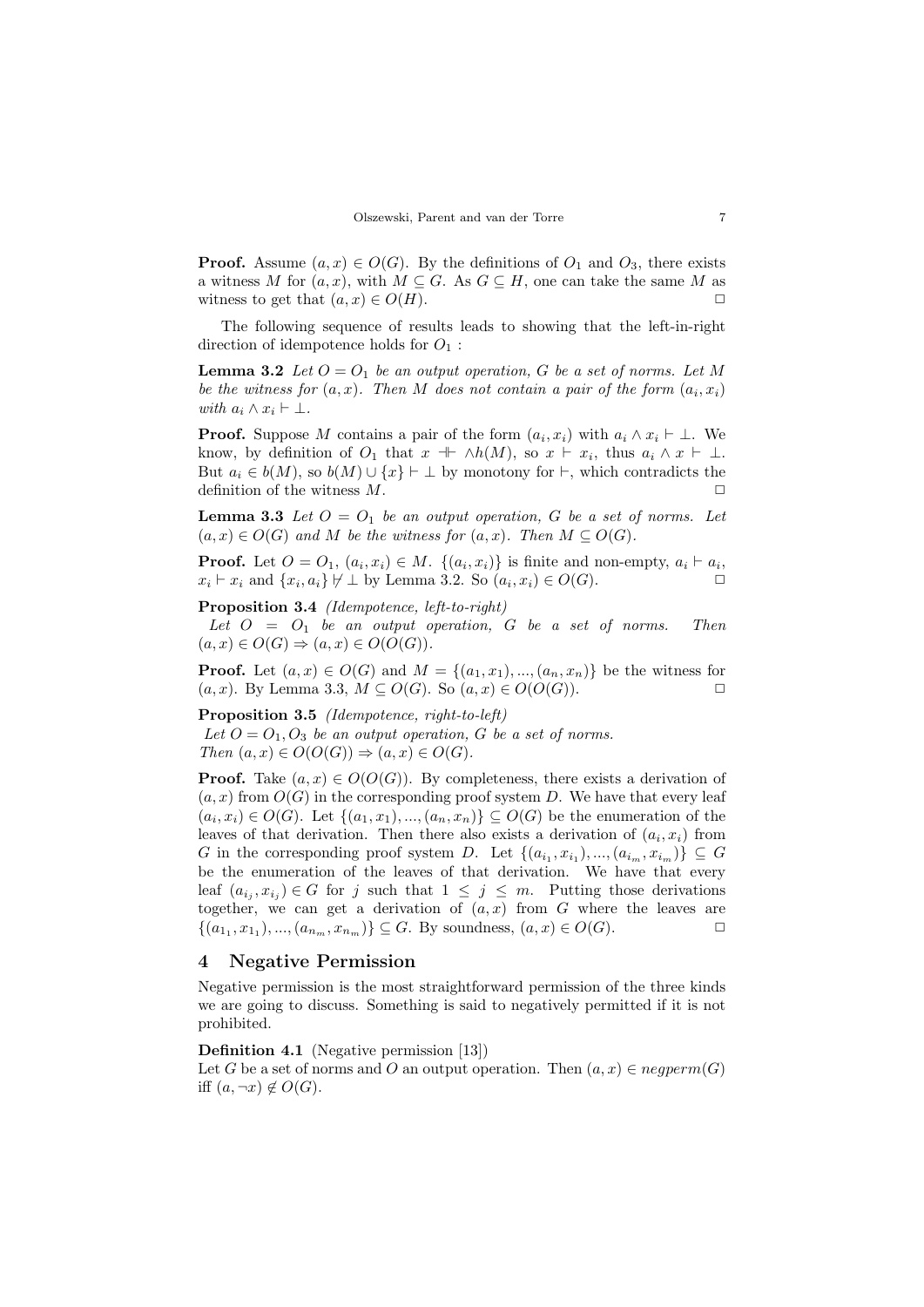We will now discuss if the results on negative permission from Makinson and van der Torre's work [\[13\]](#page-16-1) still hold in this new setting. Let us first look at what Horn rules the negative permission operation satisfies. In Makinson and van der Torres's fashion let us call the premises of the rules of the form  $(\alpha, \varphi) \in O(G)$  a substantive premise and the premises of the form  $\theta \in C_n(\gamma)$  and  $\Lambda(\alpha \wedge \varphi) \not\vdash \bot$ auxiliary premise. The idea behind the inverse of a Horn rule is the following: having one or more substantive premises, one takes one of them, negates its head and puts it as permitted in the conclusion. In retribution one takes the conclusion, negates its head and puts it as permitted in the premises. The other premises are left unchanged. Intuitively it says that if a group of conditional obligations imply some conclusion, which is also a conditional obligation, then taking all the premises in this group with the exception of one and combining it with the permission to not do the conclusion, then this implies that we also have the permission to not do what the excluded obligation stated (otherwise we would have the obligation of the conclusion). The updated Horn rules fit rules such as R-AND and R-ACT and their inverses. A Horn rule has the form:

(HR): 
$$
(\alpha_i, \varphi_i) \in O(G)
$$
  $(i \le n)$  &  $\theta_j \in Cn(\gamma_j)$   $(j \le m)$   
&  $\bigwedge_{k=0}^{n} (\alpha_k \wedge \varphi_k) \neq \bot \Rightarrow (\beta, \psi) \in O(G)$ 

Its inverse has the form:

$$
(\text{HR})^{-1} \colon (\alpha_i, \varphi_i) \in O(G) \ (i < n) \ \& (\beta, \neg \psi) \in negperm(G)
$$
\n
$$
\& \theta_j \in Cn(\gamma_j) \ (j \leq m) \ \& \ \bigwedge_{k=0}^n (\alpha_k \land \varphi_k) \ \forall \ \bot
$$
\n
$$
\Rightarrow (\alpha_n, \neg \varphi_n) \in negperm(G)
$$

The inverses of each rule are given in Table [1.](#page-8-0)

**Proposition 4.2** Let  $O = O_1, O_3$  be an output operation. If O satisfies a rule of the form (HR), then the corresponding negperm operation satisfies the  $inverse(s)$  (HR)<sup>-1</sup>.

**Proof.** The proof of EQ is trivial and the proof of SI is similar to the original paper by Makinson and van der Torre, so we omit them here. Let  $G$  be a set of norms.

- Let O satisfy R-AND,  $(a, x) \in O(G)$ ,  $(a, \neg(x \wedge y)) \in negperm(G)$  and  $a \wedge x \wedge y \not\vdash \bot$ . Then  $(a, x \wedge y) \notin O(G)$  by definition of negperm. As  $(a, x) \in O(G)$  and  $a \wedge x \wedge y \nleftrightarrow \perp$ , by R-AND for O we have  $(a, y) \notin O(G)$ . So  $(a, \neg y) \in negperm(G).$
- (i) Let O satisfy R-ACT,  $(a, x) \in O(G)$ ,  $(a, \neg(x \wedge y)) \in negperm(G)$  and  $a \wedge x \wedge y \not\vdash \bot$ . Then  $(a, x \wedge y) \notin O(G)$  by definition of negperm.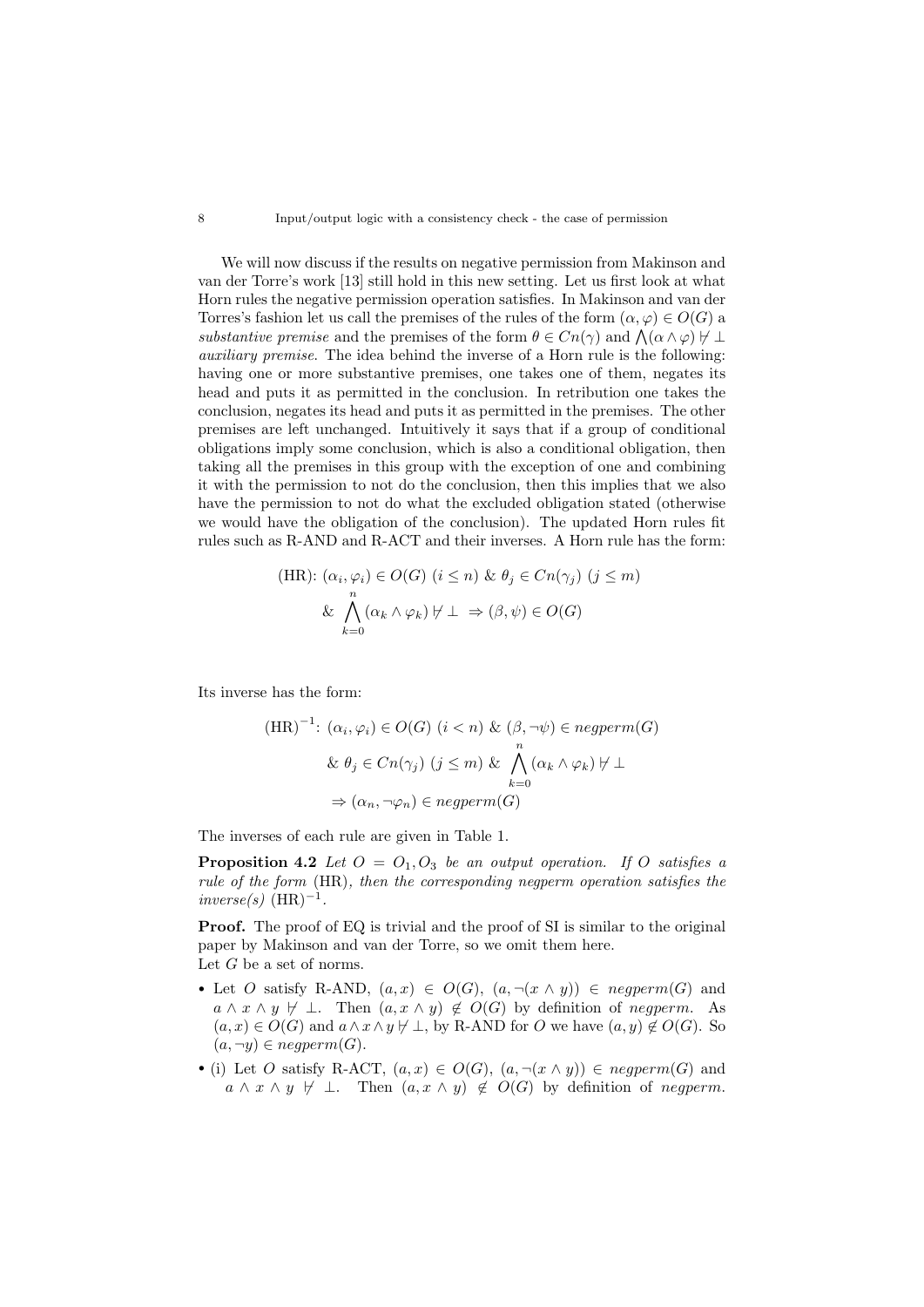<span id="page-8-0"></span>Table 1: An enumeration of all the rules satisfied by the proof systems corresponding to Table 1: An enumeration of all the rules satisfied by the proof systems corresponding to  $O_1$  and  $O_3$  as well as their inverse and subverse rules. Superscript  $o$  indicates an obligatory norm, superscript  $p$  a permiss  $O_3$  as well as their inverse and subverse rules. Superscript o indicates an obligatory norm, superscript p a permissive one.

|  |                             |                                  |  |                             |            |                                                        |                   | $(a, x)^o$ $(a \wedge x, y)^p$ $a \wedge x \wedge y \nvdash \bot$ |                                                   |  | $a \wedge x \wedge y \nvdash \bot$            |                     |
|--|-----------------------------|----------------------------------|--|-----------------------------|------------|--------------------------------------------------------|-------------------|-------------------------------------------------------------------|---------------------------------------------------|--|-----------------------------------------------|---------------------|
|  | $(\mathrm{HR})^\downarrow$  | $(a, x)^p$ $x + y$<br>$(a, y)^p$ |  | $(a,x)^p \qquad b \vdash a$ | $(b, x)^p$ | $(a, x)^o$ $(a, y)^p$ $a \wedge x \wedge y \vee \perp$ | $(a,x\wedge y)^p$ |                                                                   | $(a,x\wedge y)^p$                                 |  | $(a \wedge x, y)^{\circ}$ $(a, x)^p$          | $(a, x \wedge y)^p$ |
|  | $(\mathrm{HR})^{-1}$        |                                  |  | $(a,x)^p\qquad a\vdash b$   | $(b, x)^p$ |                                                        | $(a,\neg y)^p$    |                                                                   | $(a \wedge x, \neg y)^p$                          |  |                                               |                     |
|  |                             |                                  |  |                             |            | $a \wedge x \wedge y \nvdash \bot$                     |                   | $a \wedge x \wedge y \nvdash \bot$                                |                                                   |  | $a \wedge x \wedge y \nvdash \bot$            |                     |
|  |                             | $(a,x)^p$ $x + y$<br>$(a,y)^p$   |  |                             |            | $(a, \neg(x \wedge y))^{p}$                            |                   | $(a, \neg(x \wedge y))^{p}$                                       |                                                   |  | $(a \wedge x, y)^o$ $(a, \neg(x \wedge y))^p$ | $(a, \neg x)^p$     |
|  |                             |                                  |  |                             |            | $(a, x)^{\circ}$                                       |                   | $(a, x)^{o}$                                                      |                                                   |  |                                               |                     |
|  |                             |                                  |  |                             |            |                                                        |                   |                                                                   | $(a \wedge x, y)$ $a \wedge x \wedge y \vee \bot$ |  |                                               |                     |
|  | $\left( \mathrm{HR}\right)$ | $x + y$<br>(a, y)<br>(a, x)      |  | $(a, x)$ $b \vdash a$       | (b, x)     | $(a, y)$ $a \wedge x \wedge y \vee \perp$              | $(a, x \wedge y)$ |                                                                   | $(a, x \wedge y)$                                 |  |                                               |                     |
|  |                             |                                  |  |                             |            | (a, x)                                                 |                   |                                                                   | (a, x)                                            |  |                                               |                     |
|  | Rule                        | EQ                               |  |                             | 52         | R-AND                                                  |                   | RACT                                                              |                                                   |  |                                               |                     |

 $\overline{1}$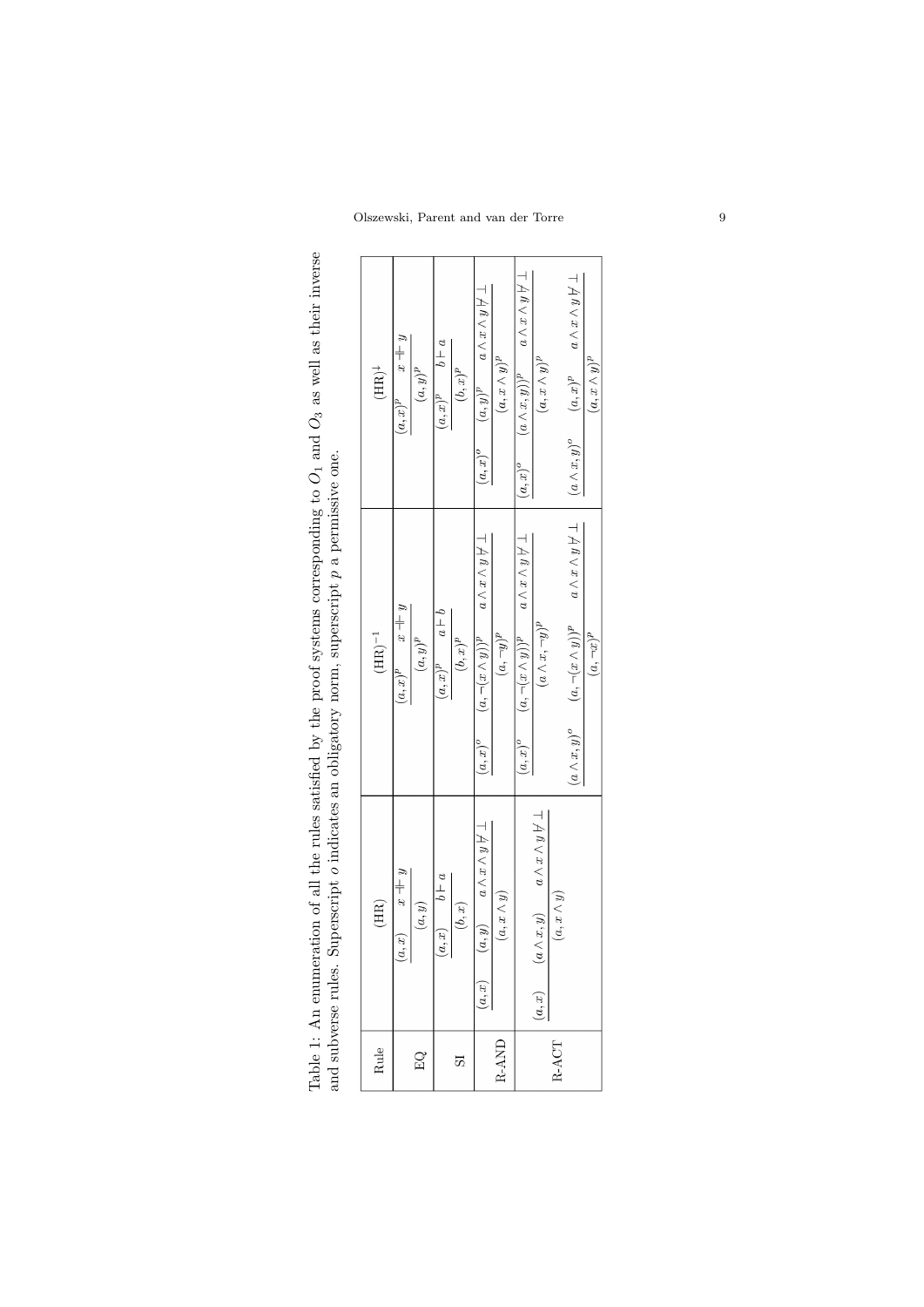As  $(a, x) \in O(G)$  and  $a \wedge x \wedge y \nleftrightarrow \perp$ , by R-ACT for O we have that  $(a \wedge x, y) \notin O(G)$ , so  $(a \wedge x, \neg y) \in negperm(G)$ .

(ii) Let O satisfy R-ACT,  $(a \wedge x, y) \in O(G)$ ,  $(a, \neg(x \wedge y)) \in negperm(G)$ and  $a \wedge x \wedge y \not\vdash \bot$ . Then  $(a, x \wedge y) \notin O(G)$  by definition of negperm. As  $(a \wedge x, y) \in O(G)$  and  $a \wedge x \wedge y \nvdash \bot$ , by R-ACT for O we have that  $(a, x) \notin O(G)$ , so  $(a, \neg x) \in negperm(G)$ .

## <span id="page-9-0"></span>5 Static Positive Permission

The static positive permission takes into account two explicit sets of norms. A set  $G$  of explicit obligations and a set  $P$  of explicit permissions. Something is said to be statically permitted if one can get it as output from the obligation set together with a single permission.

Definition 5.1 (Static positive permission [\[13\]](#page-16-1))

Let  $G$  be a set of explicit obligations and  $P$  a set of explicit permissions and O an output operation. Then  $(a, x) \in statement(P, G)$  iff  $(a, x) \in O(G \cup Q)$  for some  $Q = \{(c, z)\}\subseteq P$  or  $Q = \emptyset$ .

For static permission, the definition yields that  $O(G) \subseteq statement(P, G)$ as  $O$  is monotone. What is different with  $O$  than with *out* is that statperm is no longer a closure operation in its argument  $P$  as inclusion does not hold: take  $P = \{(x, \neg x)\}\$ ,  $G = \emptyset$ . Then  $(x, \neg x) \in P$  but  $(x, \neg x) \notin statement(P, G)$ , so  $P \not\subseteq statement(P, G)$ . However, monotony holds  $(P \subseteq Q$  implies statperm $(P, G) \subseteq statement(Q, G)$  as O is monotonous and idempotence  $(stateterm(P, G) = statperm(stateterm(P, G), G)$  also holds.

Proposition 5.2 (Idempotence)

Let  $O = O_1$ ,  $O_3$  be an output operation. Then statperm $(P, G) =$ statperm $(statperm(P, G), G)$ .

**Proof.** To show the inclusion from right to left, one can take the same approach as for Proposition [3.4,](#page-6-3) using proof theory.

For the other way, assume  $(a, x) \in statement(P, G)$ , let M be the witness for  $(a, x)$ , and  $B = b(M)$ . By definition, since  $\{x\} \cup B$  is consistent, M is also a witness for  $(B, x)$  and so  $(B, x) \in statement(P, G)$ . Now one can take  $M' = \{(B, x)\}\$ to be the witness for  $(a, x)$  in statperm(statperm $(P, G), G$ ), and thus  $(a, x) \in statement(start, G), G$ .

statperm also is not a closure operation in its argument  $G$ , as inclusion does not hold: take  $G = \{(x, \neg x)\}, P = \emptyset$ . Then  $(x, \neg x) \in G$  but  $(x, \neg x) \notin statement(P, G)$ , so  $G \nsubseteq statement(P, G)$ . Monotony holds as O is monotonous, but here idempotence fails: take  $G = \emptyset$ ,  $P = \{(a, x), (a, y)\}\$  such that  $a \wedge x \wedge y \not\vdash \bot$ . Then  $(a, x \wedge y) \notin statement(P, G) = O(\{(a, x)\})\cup O(\{(b, y)\})$ but  $(a, x \wedge y) \in statement(P, statement(P, G)) = O({(a, x), (a, y)}).$ 

Let us define the subverse of Horn rules, which are the rules satisfied by statperm. Here, one of the substantive premises as well as the conclusion of the Horn rule are changed from being an obligatory norm to being a permis-

 $\Box$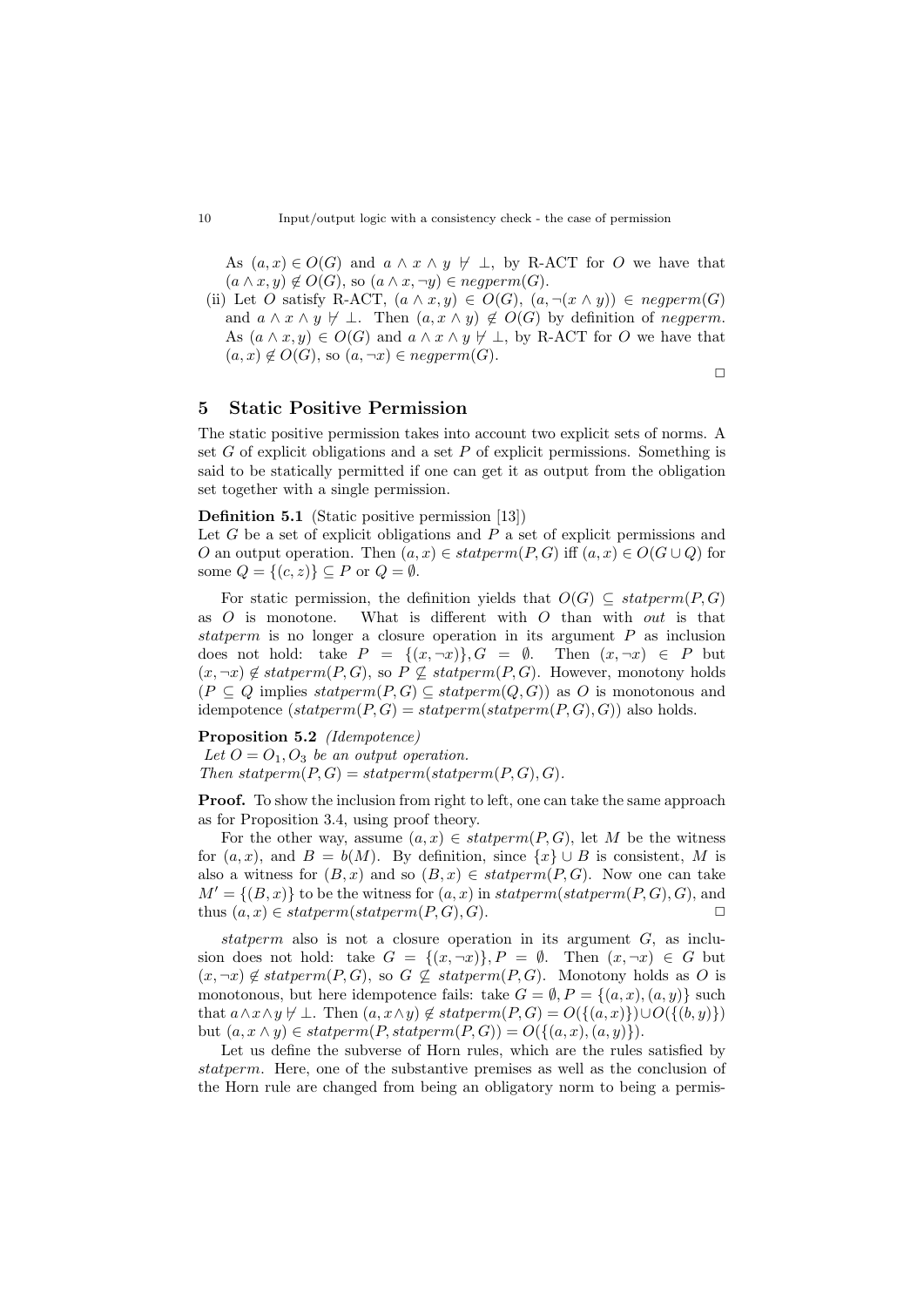sive norm. This simply says that if we have a set of obligations that imply another obligation, then having the same set of obligation with the exception of one premise, which now is a permission, will change the conclusion from an obligation into a permission:

$$
(\text{HR})^{\downarrow} : (\alpha_i, \varphi_i) \in O(G) \ (i < n) \ \& (\alpha_n, \varphi_n) \in statement(P, G)
$$
\n
$$
\& \ \theta_j \in Cn(\gamma_j) \ (j \leq m) \ \& \ \bigwedge_{k=0}^n (\alpha_k \land \varphi_k) \ \forall \ \bot
$$
\n
$$
\Rightarrow (\beta, \psi) \in statement(P, G)
$$

The subverses of each Horn rule for  $O_1$  and  $O_3$  are given in Table [1.](#page-8-0) We will now prove a series of results leading up to the proof that the subverse set is sufficient to characterize the static permission operation statperm. The way to get there mimics the way Makinon and van der Torre took in 2003 [\[13\]](#page-16-1).

**Proposition 5.3** Let O be  $O_1$  or  $O_3$ . If O satisfies a rule of the form (HR), then the corresponding statperm operation satisfies the subverse(s)  $(HR)^{\downarrow}$ .

We omit the proof, as it is virtually the same as the original one [\[13\]](#page-16-1).

Makinson and van der Torre have shown that for O the subverse set of a Horn rule is sufficient to characterize the corresponding static permission operation [\[13\]](#page-16-1). They have established that the problem reduces to showing that the non-repetition property holds. The non-repetition property is satisfied if for any  $(b, y) \in O(G \cup \{(c, z)\})$  there exists a derivation of  $(b, y)$  from  $G \cup \{(c, z)\}\$ using the rules of the corresponding proof system, such that  $(c, z)$  is attached to at most one leaf node.

**Proposition 5.4** Consider  $O_1$  and  $D_1$ . Let D be a derivation of  $(b, y)$  with a leaf-set L, in which some leaves are used more than once. Then there exists a derivation D' of  $(b, y)$  from a leaf-set  $L' \subseteq L$  where every leaf is used at most once.

The proof given by Makinson and van der Torre [\[13\]](#page-16-1) in the original framework does not work in the new setting, because of the consistency proviso restraining the application of AND. We provide an alternative proof, which also would have worked for the original framework.

**Proof.** D is a derivation from L to  $(b, y)$ , so by soundness and completeness, it holds that  $y \in O_1(N, b)$  for N consisting of the norms present in the leaf-set L. By definition of  $O_1$ ,  $\exists M \subseteq N$  and  $B \subseteq Cn(b)$  with  $B = b(M)$  and  $M \neq \emptyset$ ,  $y \dashv \vdash \wedge h(M)$  and  $\{y\} \cup B \not\vdash \bot$ .

Let  $\{(a_1, x_1), ..., (a_n, x_n)\} = M$ .

Then  $a_1 \wedge ... \wedge a_n \wedge x_1 \wedge ... \wedge x_n \dashv \bigwedge B \wedge y \nvdash \bot.$ 

As  $B \subseteq Cn(b), b \vdash a_1 \wedge ... \wedge a_n = \bigwedge B$ . We can thus build the following derivation. For visual effect we omit the auxiliary premises in the proof tree.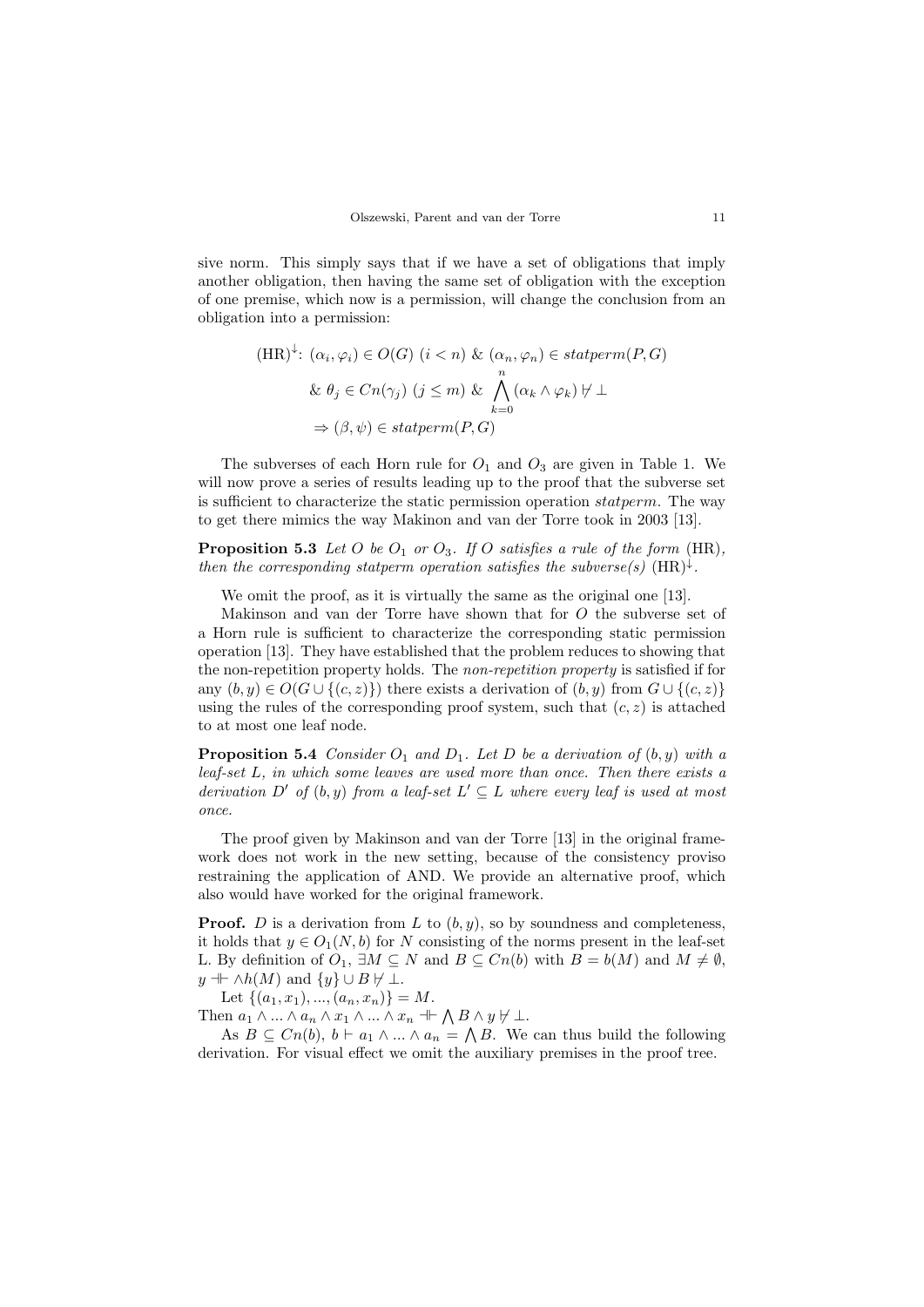12 Input/output logic with a consistency check - the case of permission

$$
\frac{\frac{(a_1, x_1)}{(a_1 \wedge \ldots \wedge a_n, x_1)} \text{ SI} \qquad \dots \qquad (a_n, x_n)}{\frac{(a_1 \wedge \ldots \wedge a_n, x_1 \wedge \ldots \wedge x_n)}{(b_1 \wedge \ldots \wedge a_n, x_1 \wedge \ldots \wedge x_n)} \text{SI}} \text{G-R-AND}
$$
\n
$$
\frac{(b, x_1, \ldots, x_n)}{(b, y)} \text{EQ}
$$

Put  $L' = M \subseteq N$ . This derivation uses all elements of  $L'$  only once, so all norms of the initial leaf-set  $L$  are used at most once.

Corollary 5.5  $O_1$  satisfies the non-repetition property.

Corollary 5.6 The subverse set of EQ, SI, R-AND suffices to characterize the static permission operation based on  $O_1$ .

Let us look at  $O_3$  now. The following result has been adapted from the original framework [\[13\]](#page-16-1) to fit  $O_3$ . This proof is inspired by the work of Makinson and van der Torre. Similarly to their proof, we are phasing the derivation a certain way. The difference is that, given the nature of the output operations we are considering, we are not able to phase the full derivation, and restrict ourselves to certain sub-derivations.

<span id="page-11-0"></span>**Lemma 5.7** Let  $D$  be a derivation using the rules EQ, SI, R-ACT. Then at any line  $l : (a, x)$  of the derivation:

- the head of  $l, x$ , classically implies the head of any line above it in  $D$  that  $l$ is based on
- the conjunction of body and head of l,  $a \wedge x$ , both classically implies the body and the head of any line above it in D that l is based on

The proof is a straightforward proof by induction on the length of the derivation, and is omitted here.

<span id="page-11-1"></span>**Lemma 5.8** Let  $D = \{l_1, ..., l_n\}$  be a derivation of  $(b, y)$  from leaf-set L using the rules EQ, SI, R-ACT, and let  $l_i$  be a line where R-ACT is applied. Then there exists a derivation  $D'$  of  $(b, y)$  from leaf-set L, which is alike D, except for the fact that the two sub-derivation above line  $l_i$  follow the order SI, R-ACT, EQ.

Proof. Consider the derivation D.

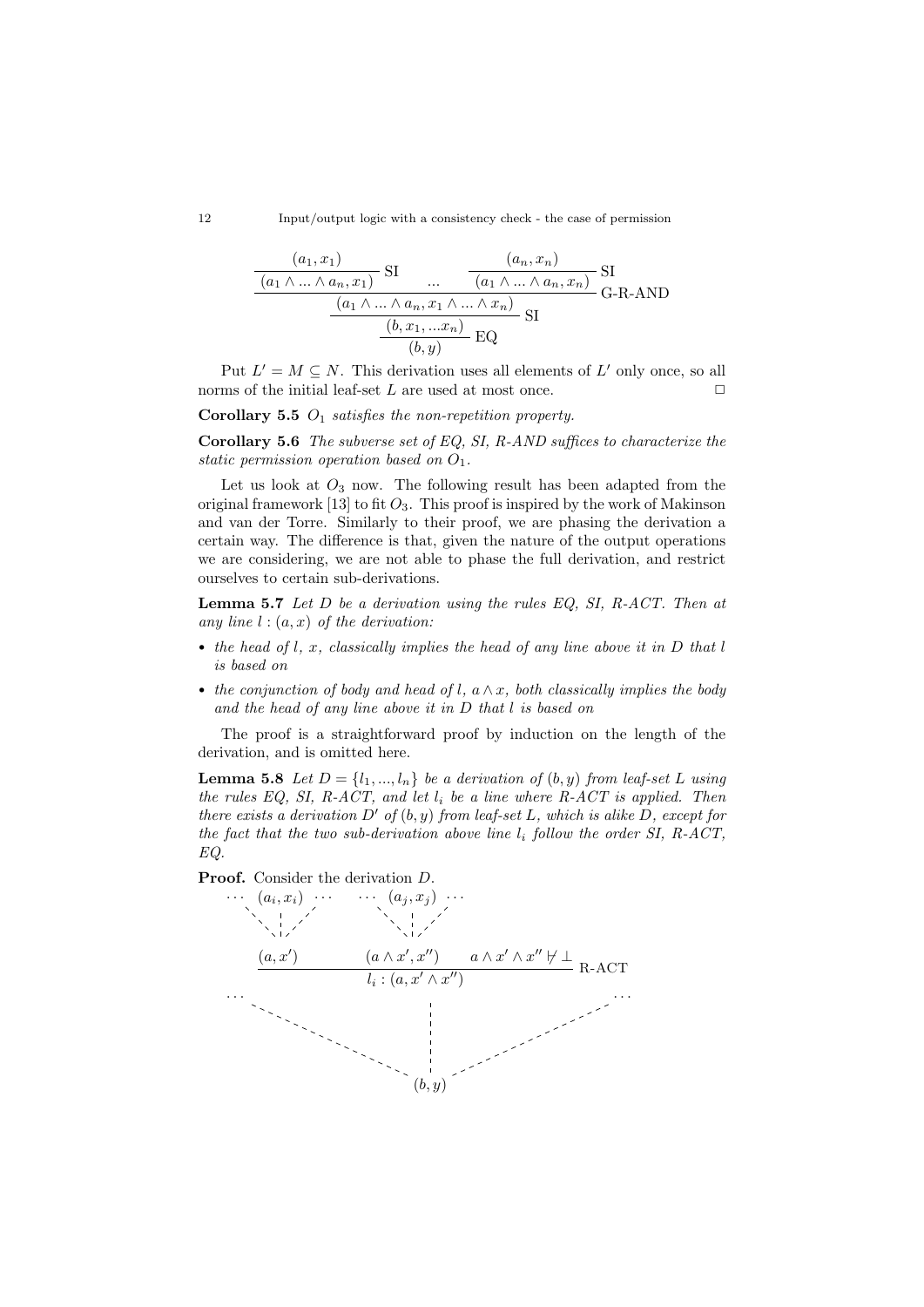Let  $l_i$  be a line of the conclusion of an R-ACT rule. Let  $d_1$  be the left subderivation, and  $d_2$  the right sub-derivation, with  $(a, x')$  and  $(a \wedge x', x'')$  as their respective roots and  $L(d_1)$ ,  $L(d_2)$  as leaf-sets. The rule EQ is invertible both with SI and R-ACT, it can be applied at any point in the derivation. Without loss of generality assume that EQ is applied at the bottom of the derivations  $d_1$  and  $d_2$ . This leaves rules SI and R-ACT above in the upper parts of  $d_1$  and d<sub>2</sub>. By Lemma [5.7,](#page-11-0) it holds that  $a \wedge x' \wedge x'' \vdash a_k$  and  $a \wedge x' \wedge x'' \vdash x_k$  for every norm  $(a_k, x_k)$  from which  $(a, x' \wedge x'')$  follows in the derivation D, so for all the lines in  $d_1$  and  $d_2$ . This gives that in  $d_1$  and  $d_2$ , R-ACT followed by SI can be inverted to SI followed by R-ACT; the following derivation

$$
\frac{(b, y_1) \qquad (b \wedge y_1, y_2) \qquad b \wedge y_1 \wedge y_2 \nvdash \perp \text{R-ACT}}{(b, y_1 \wedge y_2)} \text{R-ACT} \qquad c \vdash b \text{SI}
$$

can be transformed into:

$$
\frac{(b,y_1) \quad c \vdash b}{(c,y_1)} \text{ SI } \frac{(b \land y_1, y_2) \quad c \land y_1 \vdash b \land y_1}{(c \land y_1, y_2)} \text{ SI } \frac{c \land y_1 \land y_2 \not\vdash \bot}{(c,y_1 \land y_2)}
$$

The fact that  $c \wedge y_1 \wedge y_2 \nvdash \bot$  follows from

\n- \n
$$
a \wedge x' \wedge x'' \vdash c
$$
\n
\n- \n $a \wedge x' \wedge x'' \vdash y_1$ \n
\n- \n $a \wedge x' \wedge x'' \vdash y_1$ \n
\n- \n $a \wedge x' \wedge x'' \nvdash y_1$ \n
\n- \n $a \wedge x' \wedge x'' \nvdash \perp$ \n
\n- \n $a \wedge x' \wedge x'' \nvdash \perp$ \n
\n- \n $a \wedge x' \wedge x'' \nvdash \perp$ \n
\n- \n $a \wedge x' \wedge x'' \nvdash \perp$ \n
\n- \n $\Box$ \n
\n

Theorem 5.9 In a derivation using at most the rules EQ, SI, R-ACT and having two leaves  $(a, x)$  and root  $(b, y)$ , one of those leaves can be eliminated.

**Proof.** Looking at derivations having two leaves labelled with  $(a, x)$ , we are in the following scenario, with the depicted R-ACT node  $n$  being the meeting point of two sub-derivations both containing  $(a, x)$ :



By Lemma [5.8,](#page-11-1) we know that those two sub-derivations can be replaced by derivations where the order of the rules is SI, R-ACT, EQ. Call  $\boldsymbol{n}$  the meeting node of the two sub-trees  $d_1$  and  $d_2$  containing  $(a, x)$ , and such that the sub-tree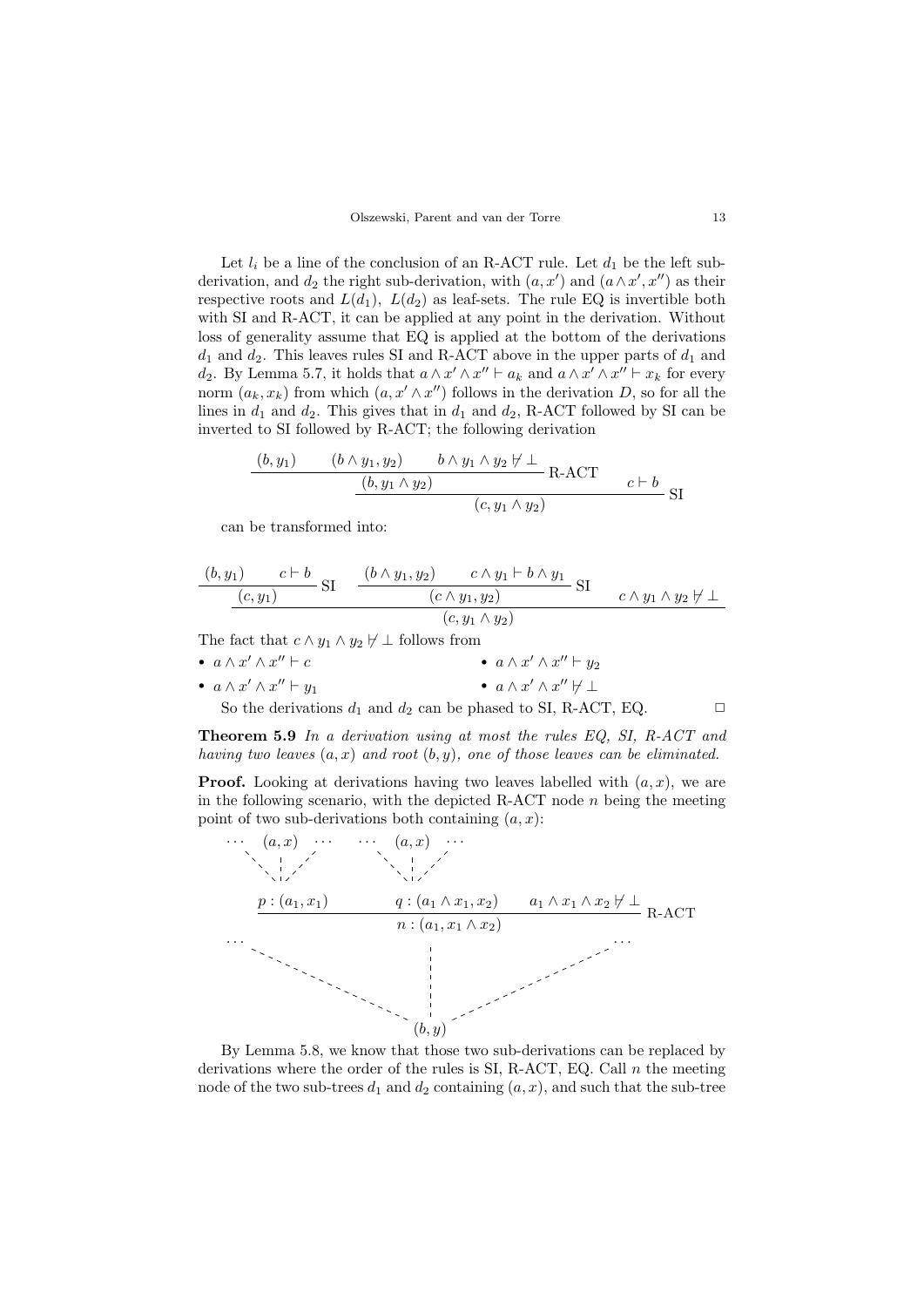with  $n$  as root is phased SI, R-ACT, EQ.

The rest of the proof is very similar to the proof Observation 3 (c) done by Makinson and van der Torre [\[13\]](#page-16-1). The rule R-ACT goes from  $(a, x)$ ,  $(a \wedge x, y)$ with  $a \wedge x \wedge y \nvdash \bot$  to  $(a, x \wedge y)$ . We call  $(a, x)$  the minor premise and  $(a \wedge x, y)$ the major premise. The succession of R-ACT can be written in a way where no major premise of an application of R-ACT is the conclusion of another application of R-ACT. This has been shown for ACT [\[13\]](#page-16-1) (from  $(a, x)$  and  $(a \wedge x, y)$  to  $(a, x \wedge y)$ , and it still holds for its restricted version.

As node  $q$  is a major premise of R-ACT, it is not the conclusion of another R-ACT application, which means that the sub-tree  $d_2$  has as only leaf  $(a, x)$ and root q and uses only one SI. The sub-tree  $d_1$  which has p as root uses SI and R-ACT. By this and by Lemma [5.7,](#page-11-0) it holds that  $x_2 + x$  and  $x_1 \vdash x$ . So  $x_1 + x_1 \wedge x$ , and one can delete from the tree the sub-tree  $d_2$  with root q as well as node *n*, leaving a derivation with a single  $(a, x)$  node:



 $\Box$ 

Corollary 5.10 In a derivation using at most the rules EQ, SI, R-ACT and having multiple leaves  $(a, x)$  and root  $(b, y)$ , all but one of those leaves can be eliminated.

Corollary 5.11  $O_3$  satisfies the non-repetition property.

Corollary 5.12 The subverse set of EQ, SI, R-ACT suffices to characterize the static permission operation based on  $O_3$ .

## <span id="page-13-0"></span>6 Dynamic Positive Permission

Similarly to the static positive permission, the dynamic positive permission takes into account a set of obligations  $G$  and a set of permissions  $P$ . However, the static positive permission is not a straightforward result of an output operation. The main idea is that  $(a, x)$  is dynamically permitted if adding  $(a, \neg x)$ to the set of obligations causes a conditional prohibition of something that is permitted under that same condition for the set G. This can be understood as a form of conflict resolution; one allows something, if allowing the opposite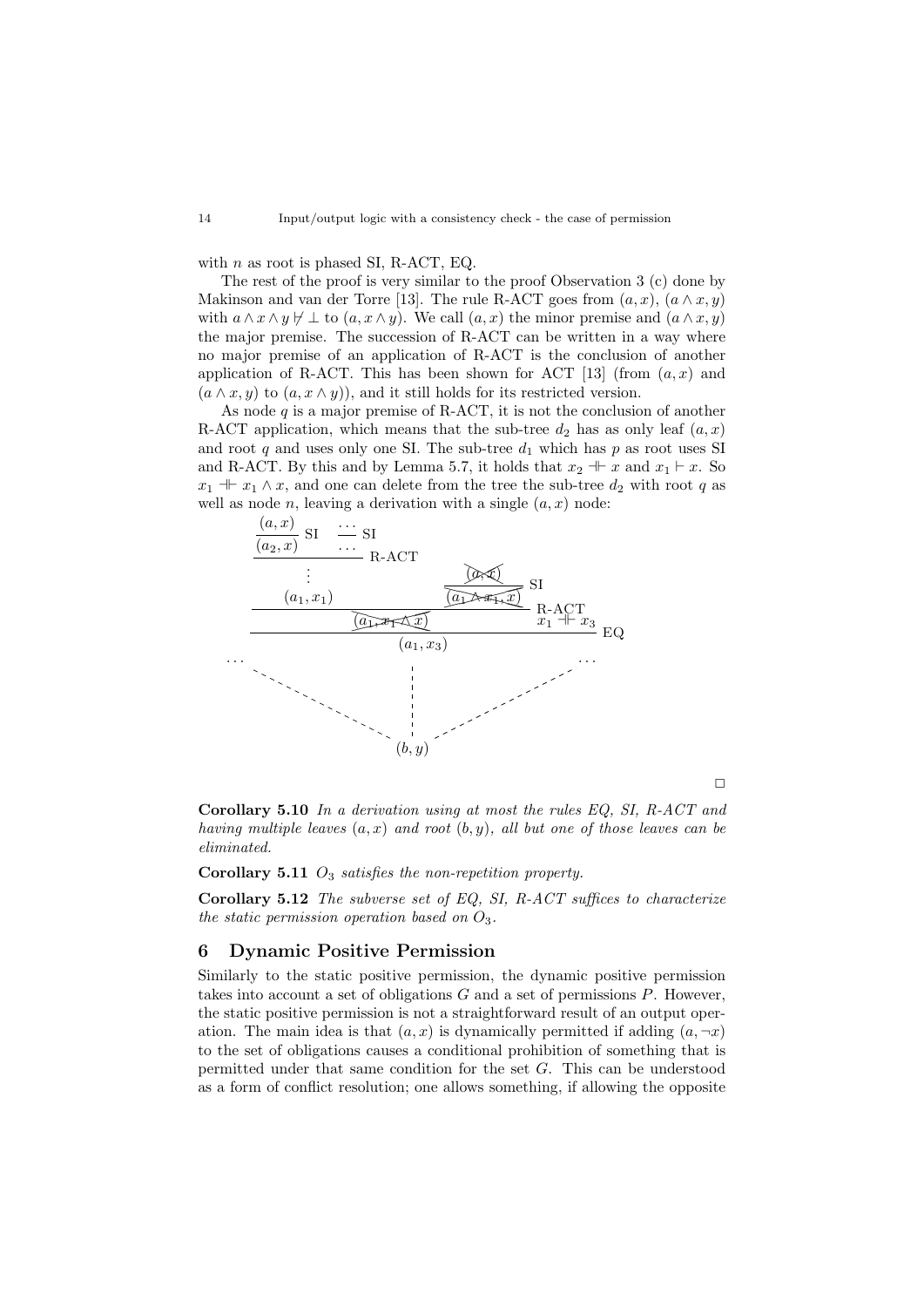causes conflicts with the already existing permissions. The definition as found in the original framework [\[13\]](#page-16-1) had to be adapted slightly, as there, exact opposites are used in order to detect conflicts  $((a, x)$  and  $(a, \neg x)$ . In the old systems  $out_1 - out_4$  this was not a problem, as WO was always present. The WO rule allowed to include any norm derivable from the exact opposite in this conflict resolution. In the new systems this can no longer be used as is, because of the lack of WO. Instead we have to work with collectively inconsistent pairs so that all those norms that are no longer derivable via WO are still considered explicitly.

#### Definition 6.1 (Dynamic positive permission)

Let  $G$  be a set of explicit obligations and  $P$  a set of explicit permissions and O an output operation. Then  $(a, x) \in dynperm(P, G)$  iff  $\exists c, u, v$ s.t.  $(c, u) \in O(G \cup \{(a, \neg x)\})$  and a pair  $(c, v) \in statement(P, G)$  with  $u \wedge v$ inconsistent and c consistent.

To get a better understanding of how the dynamic permission works and how it detects conflicts, let us look at the following example.

**Example 6.2** Let  $f$  denote eating with fingers. c denote clean and  $e$  denote eat. Let us assume that it is always permitted to eat something, but that if something is not clean, then we should not eat it. So let  $G$  and  $P$  be such that  $(\neg c, \neg e) \in O(G)$  and  $(\top, e) \in \text{statperm}(P, G)$ . Then it is dynamically permitted to not eat with fingers, because adding  $(T, f)$  to the obligation set would allow us to derive  $(\neg c, f)$  which is in conflict with  $(\neg c, \neg e)$ :

 $(\neg c, f) \in O(G \cup \{(\top, f)\})$  for  $(\neg c, \neg e) \in statement(P, G)$  with  $f \land \neg e \vdash \bot$ . So  $(\top, \neg f) \in dynperm(P, G)$ .

Makinson and van der Torre give a general proof that if an output operation satisfies a Horn rule, then the dynamic permission operation satisfies its inverse. We cannot follow the same path as they did, as they use certain properties that do not hold, such as inclusion. We do not give a general proof, but we show that for the systems  $O_1$  and  $O_3$  specifically this holds.

**Proposition 6.3** Let  $O = O_1$ ,  $O_3$  be an output operation. If O satisfies a Horn rule of the form (HR), then the corresponding dynamic permission satisfies the inverse of the Horn rule  $(HR)^{-1}$ .

**Proof.** This proof makes use of the proof theory, as  $D_1$  and  $D_3$  are sound and complete w.r.t.  $O_1$  and  $O_3$  respectively. The relevant Horn rules and their inverses are given in Table [1.](#page-8-0)

- EQ is straightforward. Details are omitted.
- Suppose O satisfies SI. Let P and G be such that  $(a, x) \in {dymperm}(P, G)$ and  $a \vdash b$ . We have  $(c, v) \in statement(P, G)$  and  $(c, u) \in O(G \cup \{(a, \neg x)\})$ for some u, v and c such that c consistent but  $u \wedge v \vdash \bot$ . By completeness,  $(c, u)$  is derivable from  $G \cup \{(a, \neg x)\}\$ in the corresponding proof system D. Given SI,  $(c, u)$  is derivable from  $G \cup \{(b, \neg x)\}\)$ . So by soundness  $(c, u) \in O(G \cup \{(b, \neg x)\})$ , and hence  $(b, x) \in statement(P, G)$ . Hence dynperm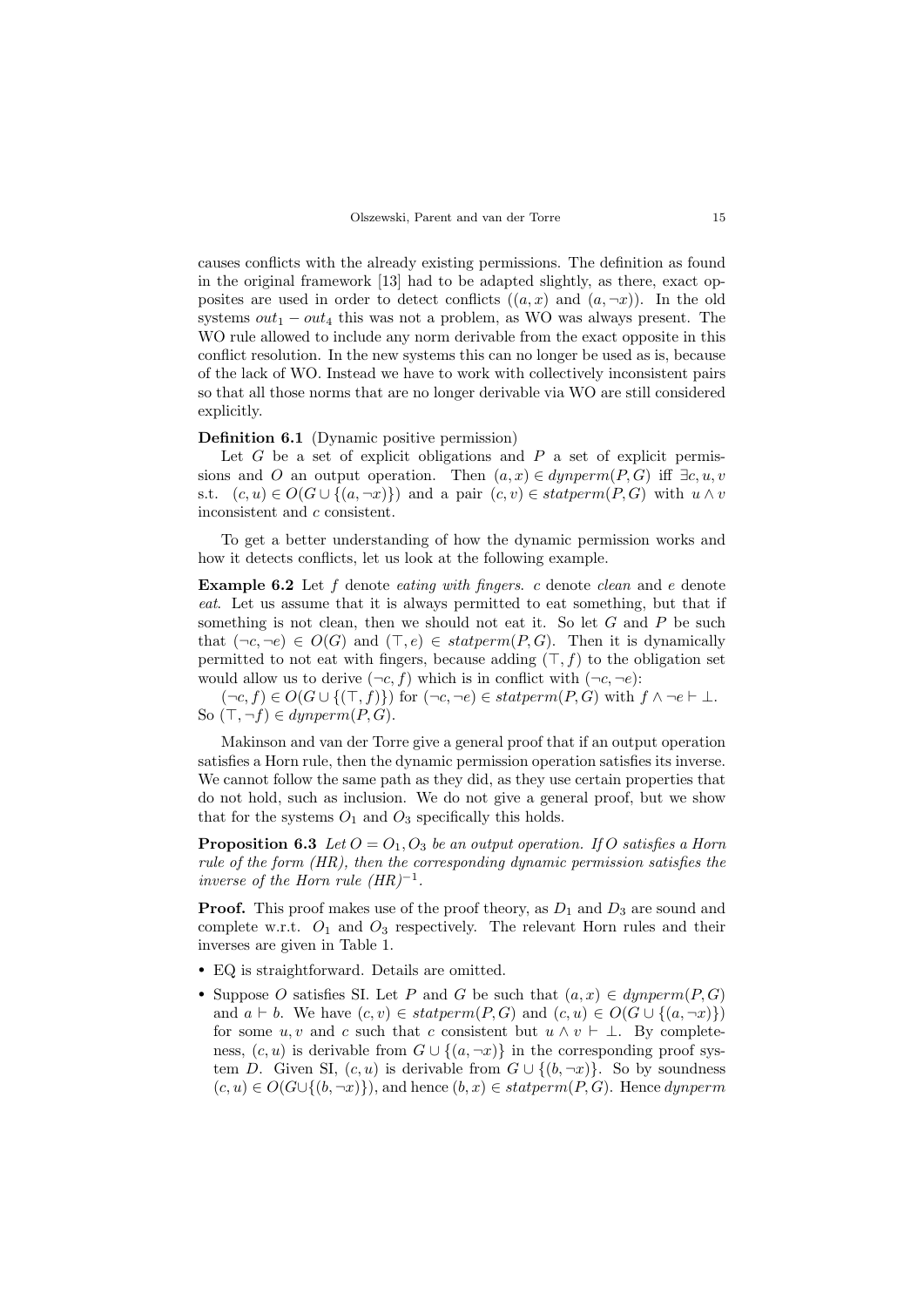satisfies  $(SI)^{-1}$ .

- Suppose O satisfies R-AND. Take P and G such that  $(a, x) \in O(G)$ ,  $(a, \neg(x \wedge y)) \in dynperm(P, G)$  and  $a \wedge x \wedge y \quad \forall \quad \bot$ . We have  $(c, v) \in statement(P, G)$  and  $(c, u) \in O(G \cup \{(a, x \wedge y)\})$  for u, v and c such that  $u \wedge v \vdash \perp$  and c consistent. By completeness,  $(c, u)$  is derivable from  $G \cup \{(a, x \wedge y)\}\$ and  $(a, x)$  is derivable from G in the corresponding proof system D. D has R-AND and  $a \wedge x \wedge y \nvdash \bot$ . So one can combine the two derivations to obtain a derivation of  $(c, u)$  from  $G \cup \{(a, y)\}\$ . By soundness  $(c, u) \in O(G \cup \{(a, y)\})$ . This implies  $(a, \neg y) \in statement(P, G)$ , and shows that *dynperm* satisfies  $(R-AND)^{-1}$ .
- Suppose *O* satisfies R-ACT.
	- · Take P and G such that  $(a, x) \in O(G)$ ,  $(a, \neg(x \wedge y)) \in dynperm(P, G)$  and  $a \wedge x \wedge y \nvdash \bot$ . Then  $(c, v) \in statement(P, G)$  and  $(c, u) \in O(G \cup \{(a, x \wedge y)\})$ for c, v and u such that c consistent and  $u \wedge v \vdash \bot$ . By completeness,  $(a, x)$ is derivable from G, and  $(c, u)$  is derivable from  $G \cup \{(a, x \wedge y)\}\$ in the corresponding proof system D. D has R-ACT as rule and  $a \wedge x \wedge y \not\vdash \bot$ . One can combine the two derivations to obtain a derivation of  $(c, u)$  from  $G \cup \{(a \wedge x, y)\}\.$  By soundness  $(c, u) \in O(G \cup \{(a \wedge x, y)\})$ . It follows that  $(a \wedge x, \neg y) \in dynperm(P, G)$ . Hence dynperm satisfies the first version of  $(R$ -ACT $)^{-1}$ .
	- · Take P and G such that  $(a \wedge x, y) \in O(G)$ ,  $(a, \neg(x \wedge y)) \in dynperm(P, G)$ and  $a \wedge x \wedge y \not\vdash \bot$ . Then  $(c, v) \in statement(P, G)$  and  $(c, u) \in O(G \cup$  $\{(a, x \wedge y)\}\)$  for such that there is some c, v and u such c consistent and  $u \wedge v \vdash \bot$ . By completeness,  $(a \wedge x, y)$  is derivable from G and  $(c, u)$ is derivable from  $G \cup \{(a, x \wedge y)\}\$ in the corresponding proof system D. D has R-ACT and  $a \wedge x \wedge y \nvdash \bot$ . So one can combine the two derivations to obtain a derivation of  $(c, u)$  from  $G \cup \{(a, x)\}\$ . By soundness,  $(c, u) \in O(G \cup \{a, x\})$ , and hence  $(a, \neg x) \in d$  unperm $(P, G)$ . This shows that *dynperm* satisfies the second version of  $(R$ -ACT)<sup>-1</sup>.

 $\Box$ 

# <span id="page-15-0"></span>7 Conclusion and Future Work

In this paper we introduce the first proof systems for permission in terms of constrained output. We use the two logics of constrained output with a consistency check. The proofs are generalizations of the proofs of Makinson and van der Torre for unconstrained output [\[13\]](#page-16-1). Only constrained output can handle CTD reasoning, so  $O_1/O_3$  together with the permissive norms defined in this paper is the first approach satisfying the following minimal requirements:

- detachment semantics for obligation and permissive norms (negative, static, dynamic) which can reason about CTD and dilemmas in a consistent way
- proof systems for these semantics both for obligation and one kind of permission (static)

As topics for future research, we firstly would like to find out whether the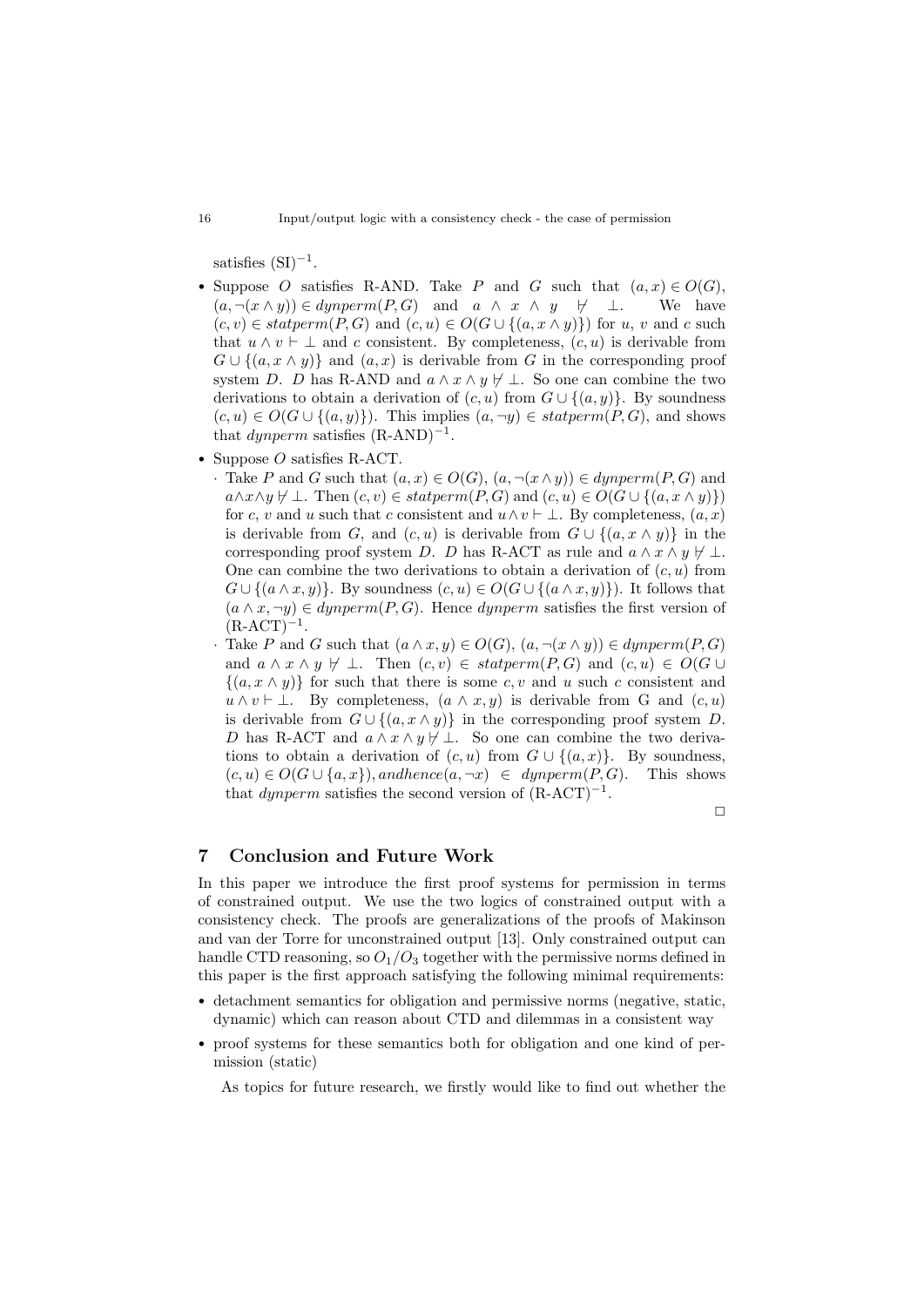inverse rule-set is enough to fully characterize the negative permission and the positive dynamic permission operations. Furthermore, it would be desirable to find general proofs, as some of the proofs we provided are tailored to  $O_1$  and  $O<sub>3</sub>$  specifically. This would allow to include any future systems in the analysis.

There are several papers about permission as exception/derogation [\[2,](#page-16-15)[9](#page-16-16)[,19\]](#page-17-4). We leave it as a topic for future research to investigate if the account studied in this paper yield any new insight on this notion.

Finally, we only consider two operations  $O_1$  and  $O_3$ , whereas there are four classical I/O operations  $out_1-out_4$ . Indeed, only two operations with a consistency check have been defined so far. The definition of  $O_2/O_4$  such that they satisfy all the desired properties remains an open problem.

# References

- <span id="page-16-10"></span>[1] Recueil de Législation Routière, [http://legilux.public.lu/eli/etat/leg/code/](http://legilux.public.lu/eli/etat/leg/code/route/20190531) [route/20190531](http://legilux.public.lu/eli/etat/leg/code/route/20190531), accessed: 2019-06-12.
- <span id="page-16-15"></span>[2] Boella, G. and L. van der Torre, Permissions and Obligations in Hierarchical Normative Systems, in: Proceedings of the 9th International Conference on Artificial Intelligence and Law, ICAIL '03 (2003), p. 109–118.
- <span id="page-16-9"></span>[3] Cariani, F., Deontic logic and natural language, in: D. Gabbay, J. Horty, X. Parent, R. van der Meyden and L. van der Torre, editors, Handbook of Deontic Logic and Normative Systems, College Publications, London, 2020 Volume 2. To appear.
- <span id="page-16-14"></span>[4] Carmo, J. and A. J. I. Jones, *Deontic logic and contrary-to-duties*, in: D. M. Gabbay and F. Guenthner, editors, Handbook of Philosophical Logic: Volume 8 (2002), pp. 265–343.
- <span id="page-16-11"></span>[5] Feldman, F., "Doing the Best We Can: An Essay in Informal Deontic Logic," D. Reidel Publishing Company, 1986.
- <span id="page-16-6"></span>[6] Goble, L., A logic of good, should, and would: Part I, Journal of Philosophical Logic 19 (1990), pp. 169–199.
- <span id="page-16-5"></span>[7] Hamblin, C., "Imperatives," Oxford, 1987.
- <span id="page-16-7"></span>[8] Hansen, J., "Imperatives and Deontic logic," Ph.D. thesis, University of Leipzig (2008).
- <span id="page-16-16"></span>[9] Hansen, J., Reasoning about permission and obligation, in: S. O. Hansson, editor, David Makinson on Classical Methods for Non-Classical Problems, Springer Netherlands, Dordrecht, 2014 pp. 287–333.
- <span id="page-16-2"></span>[10] Hansson, S. O., The varieties of permission, in: D. Gabbay, J. Horty, X. Parent, R. van der Meyden and L. van der Torre, editors, Handbook of Deontic Logic and Normative Systems, College Publications, London, 2013 pp. 195–240, volume 1. [11] Lassiter, D., "Graded Modality," Oxford University Press, 2017.
- <span id="page-16-12"></span><span id="page-16-8"></span>[12] Makinson, D. and L. van der Torre, Input/output logics, Journal of Philosophical Logic 29 (2000), pp. 383–408.
- <span id="page-16-1"></span>[13] Makinson, D. and L. van der Torre, Permission from an input/output perspective, Journal of Philosophical Logic 32 (2003), pp. 391–416.
- <span id="page-16-3"></span>[14] Parent, X., D. Gabbay and L. an der Torre, *Intuitionistic basis for input/output logic*, in: S. O. Hansson, editor, David Makinson on Classical Methods for Non-Classical Problems, Springer Netherlands, Dordrecht, 2014 pp. 263–286.
- <span id="page-16-4"></span>[15] Parent, X. and L. van der Torre, I/O logics without weakening, To appear in Filosofiska Notiser.
- <span id="page-16-13"></span>[16] Parent, X. and L. van der Torre, The pragmatic oddity in norm-based deontic logics, in: G. Governatori, editor, Proceedings of the 16th Edition of the International Conference on Articial Intelligence and Law, ICAIL '17 (2017), p. 169–178.
- <span id="page-16-0"></span>[17] Parent, X. and L. van der Torre, I/O logics with a consistency check, in: J. Broersen, C. Condoravdi, S. Nair and G. Pigozzi, editors, Deontic Logic and Normative Systems (2018), pp. 285–299.